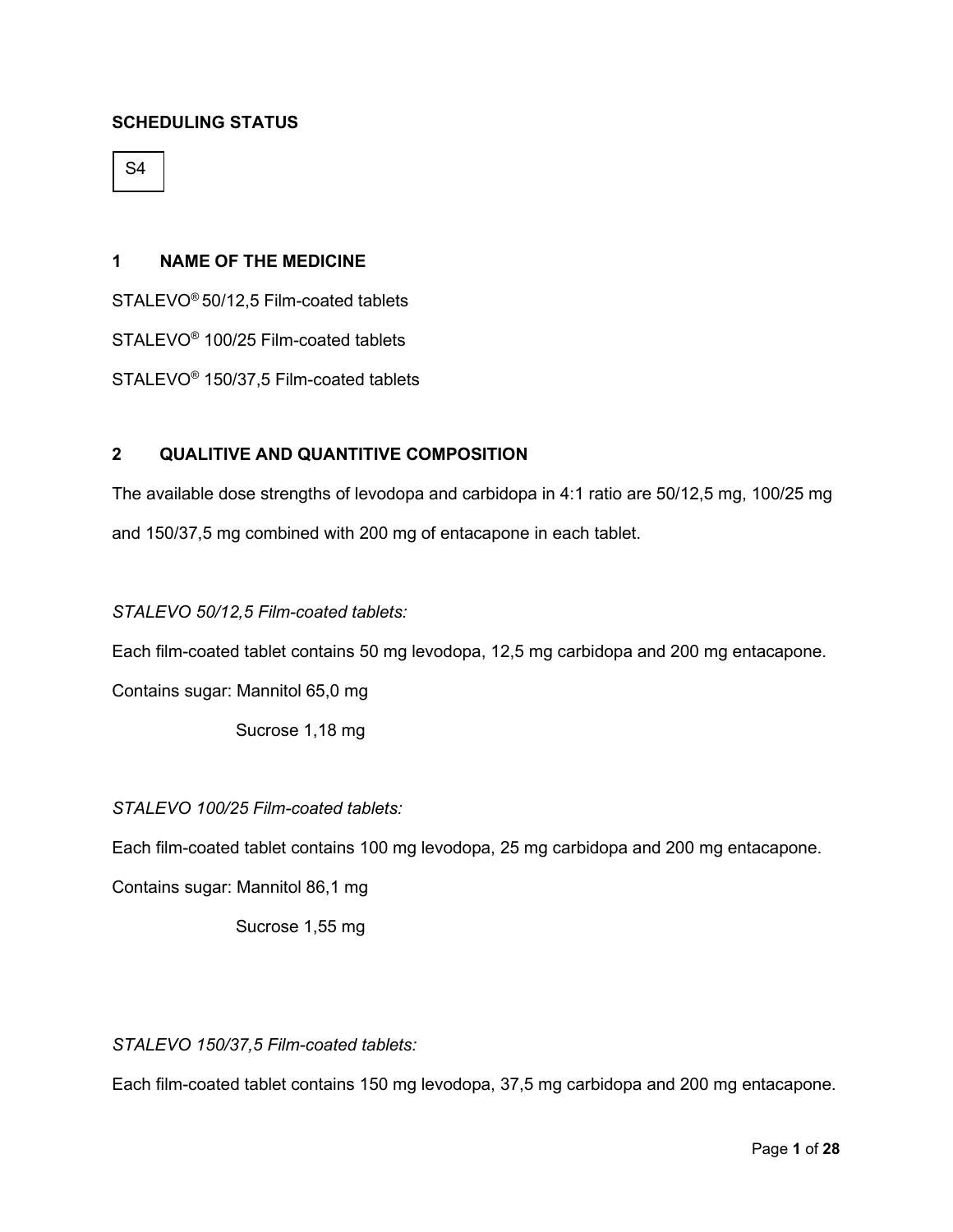Contains sugar: Mannitol 113,0 mg

Sucrose 1,91 mg

For full list of excipients, see section 6.1.

## **3 PHARMACEUTICAL FORM**

*STALEVO® 50/12,5 Film-coated tablets:*

Film-coated tablet, brownish- or greyish-red, round, biconvex tablets marked with "LCE 50" on one side. Diameter 11 mm.

## *STALEVO® 100125 Film-coated tablets:*

Film-coated tablet, brownish- or greyish-red, oval, tablets marked with "LCE 100" on one side.

Diameter 7,6 x 16,3 mm.

## *STALEVO® 150/37,5 Film-coated tablets:*

Film-coated tablet, brownish- or greyish-red, elongated-ellipse shaped tablets marked with "LCE 150" on one side. Diameter 9,3 x 14,31 mm.

## **4 CLINICAL PARTICULARS**

#### **4.1 Therapeutic indications**

STALEVO is indicated for the treatment of patients with Parkinson's disease who have end-ofdose motor fluctuations.

## **4.2 Posology and method of administration**

#### **Posology**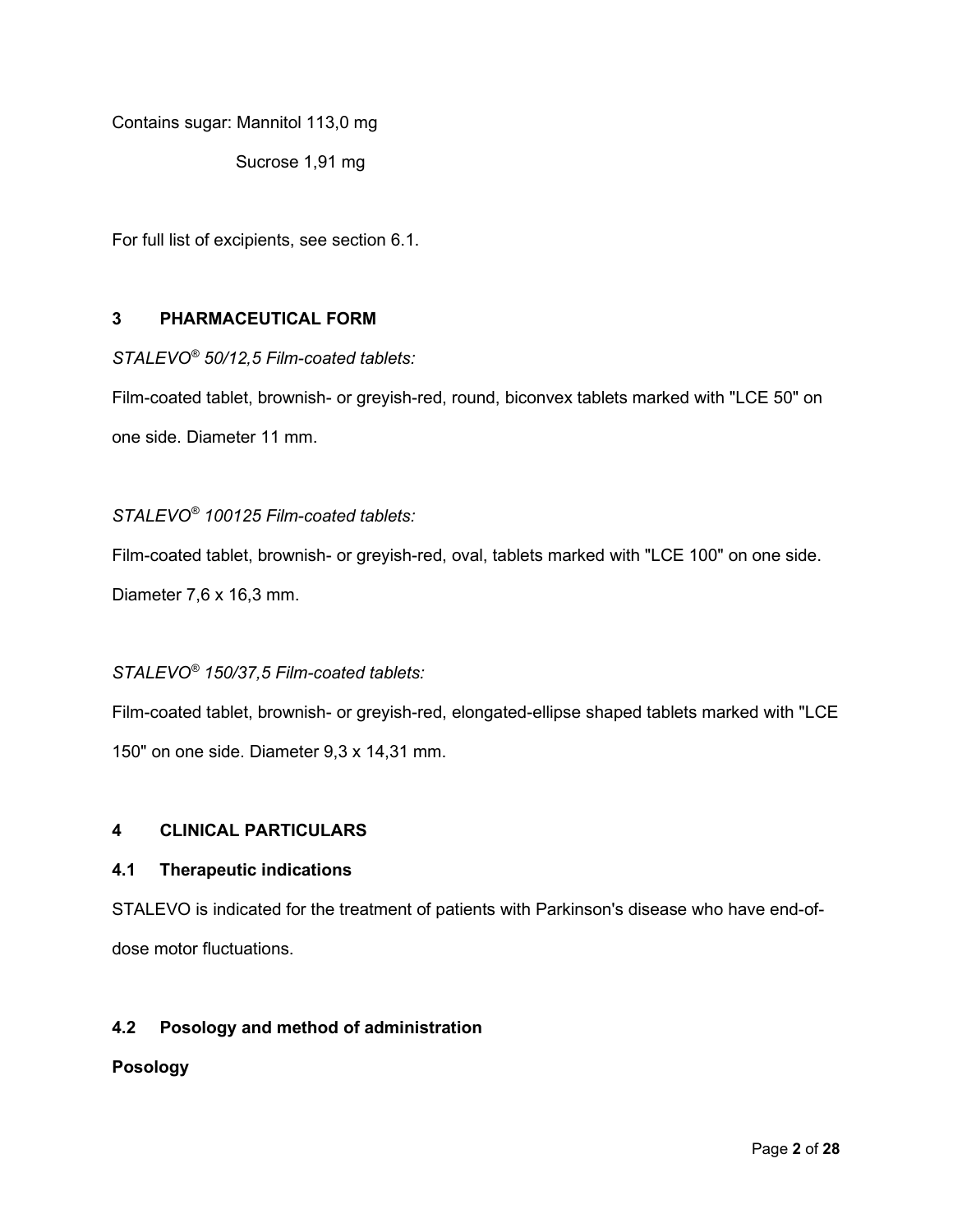- Each STALEVO tablet is to be taken orally as one dose either with or without food (*see section 5.2 Pharmacokinetic properties).*
- One tablet contains one treatment dose.
- The tablets should always be swallowed whole.
- The optimum daily dosage of STALEVO must be determined by careful titration of levodopa in each patient.
- The daily dose of STALEVO should preferably be optimised using one of the tablet strengths available of STALEVO (50/12,5/200 mg, 100/25/200 mg, or 150/37,5/200 mg levodopa/carbidopa/ entacapone).
- Patients should be instructed to take only one STALEVO tablet per dose administration.
- Patients receiving less than 70 to 100 mg carbidopa a day are more likely to experience nausea and vomiting.
- While the experience with total daily dosage greater than 200 mg carbidopa is limited, the maximum recommended daily dose of entacapone is 2000 mg; therefore, the maximum STALEVO dose is 10 tablets per day.

As with levodopa/ carbidopa, nonselective monoamine oxidase (MAO) inhibitors are contraindicated for use with STALEVO. These inhibitors must be discontinued at least two weeks prior to initiating therapy with STALEVO. STALEVO may be administered concomitantly with the recommended dose in the package insert of MAO inhibitors with selectivity for MAO type B (e.g. selegiline HCl) *(see section 4.3 Contraindications).*

*How to switch patients taking levodopa/ DOC inhibitor (carbidopa or benserazide) preparations and entacapone tablets to STALEVO:*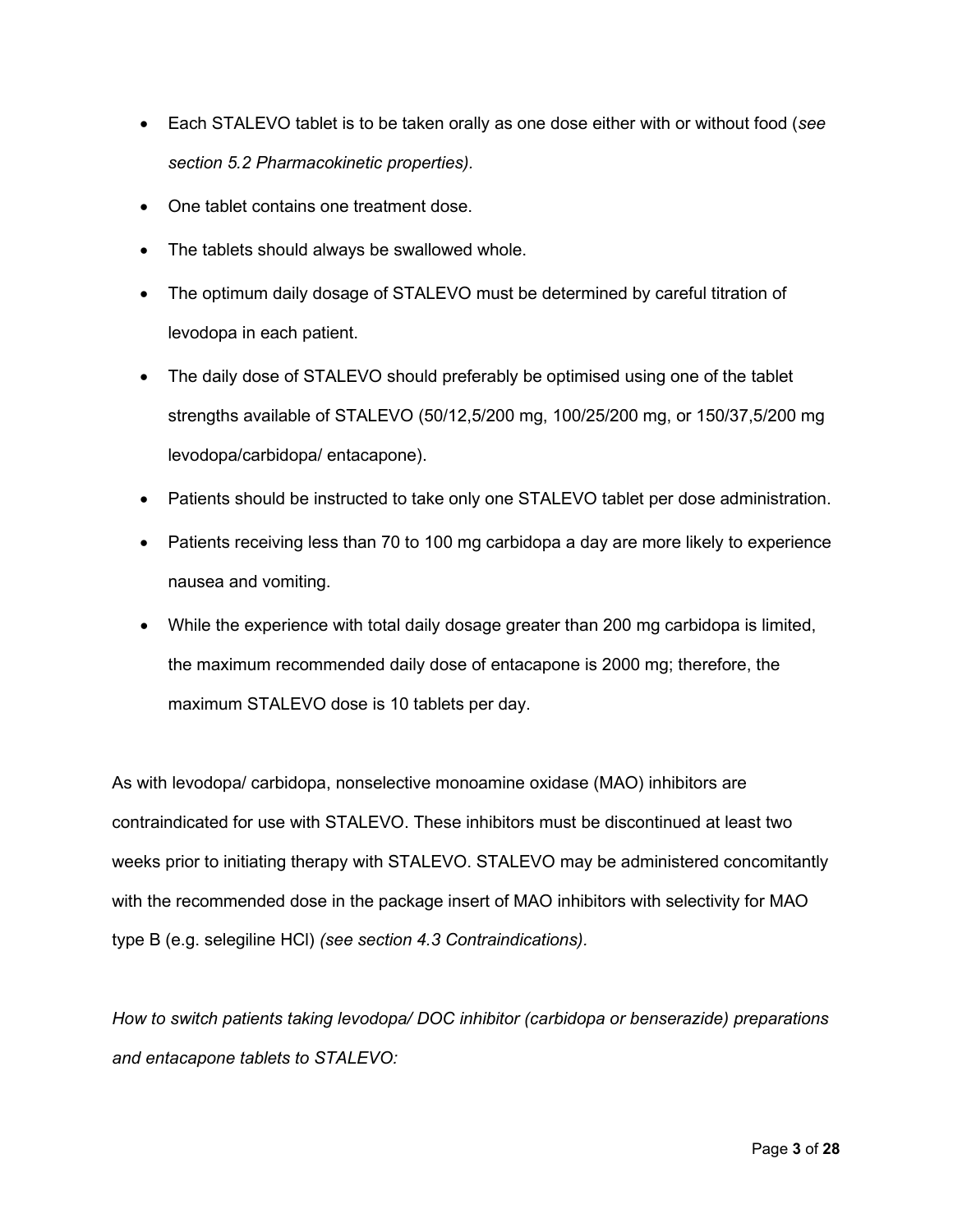• Patients who are currently treated with entacapone and with standard release levodopa/carbidopa in doses equal to STALEVO tablet strengths can be directly switched to corresponding STALEVO tablets.

For example, a patient taking one tablet of 100/25 mg of levodopa/carbidopa with one tablet of entacapone 200 mg four times daily can take one 100/25/200 mg STALEVO tablet four times daily in place of their usual levodopa /carbidopa and entacapone doses.

- When initiating STALEVO therapy for patients currently treated with entacapone and levodopa/carbidopa in doses not equal to STALEVO 100/25/200 mg, (or 50/12,5/200 mg, or 150/37,5/200 mg) tablets, STALEVO dosing should be carefully titrated for optimal clinical response. At the start of therapy, STALEVO should be adjusted to correspond as closely as possible to the total daily dose of levodopa currently used.
- When initiating STALEVO in patients currently treated with entacapone and levodopa/benserazide in a standard- release formulation, treatment should be stopped for one night and STALEVO therapy started the next morning. Begin with a dosage of STALEVO that will provide either the same amount of levodopa or slightly (5 to 10 %) more.
- As there is limited experience in transferring patients currently treated with controlled release formulations of levodopa/DDC inhibitor to STALEVO, careful titration for optimal clinical response is recommended.

*How to switch patients not currently treated with entacapone to STALEVO:*

• Initiation of STALEVO at a dosage corresponding to current treatment may be considered in some patients with Parkinson's disease and end-of-dose motor fluctuations, who are not stabilised on their current standard release levodopa/DDC inhibitor treatment. However, a direct switch from levodopa/DDC inhibitor to STALEVO is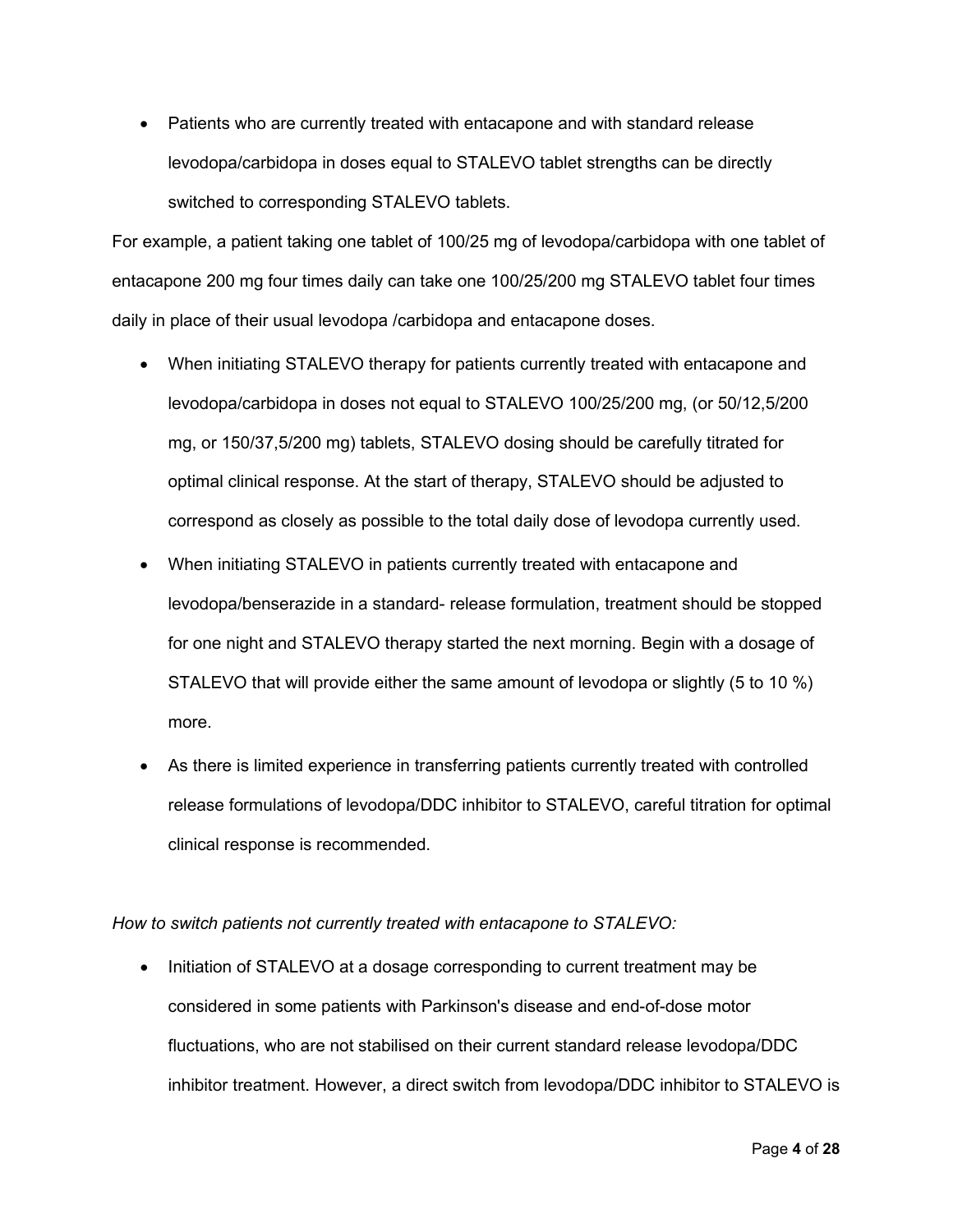not recommended for patients who have dyskinesias or whose daily levodopa dose is above 800 mg per day. In such patients it is advisable to introduce entacapon

- Treatment as a separate medication (entacapone tablets) and adjust the levodopa dose if necessary, before switching to STALEVO.
- Entacapone enhances the effects of levodopa. It may therefore be necessary, particularly in patients with dyskinesia, to reduce levodopa dosage by 10 to 30 % within the first days to first weeks after initiating STALEVO treatment. The daily dose of levodopa can be reduced by extending the dosing intervals and/or by reducing the amount of levodopa per dose, according to the clinical condition of the patient.

## **Dosage adjustment during the course of the treatment:**

- When more levodopa is required, an increase in the frequency of doses and/or the use of an alternative strength of STALEVO should be considered, within the dosage recommendations described in section 4.2 Posology and method of administration.
- When less levodopa is required, the total daily dosage of STALEVO should be reduced either by decreasing the frequency of administration by extending the time between doses, or by decreasing the strength of STALEVO at an administration.

If other levodopa products are used concomitantly with a STALEVO tablet, the maximum dosage recommendations should be followed (*section 4.2 Posology and method of administration).*

## *Discontinuation of STALEVO therapy:*

• If STALEVO treatment (levodopal carbidopal entacapone) is discontinued and the patient is switched to levodopa/DDC inhibitor therapy without entacapone, it is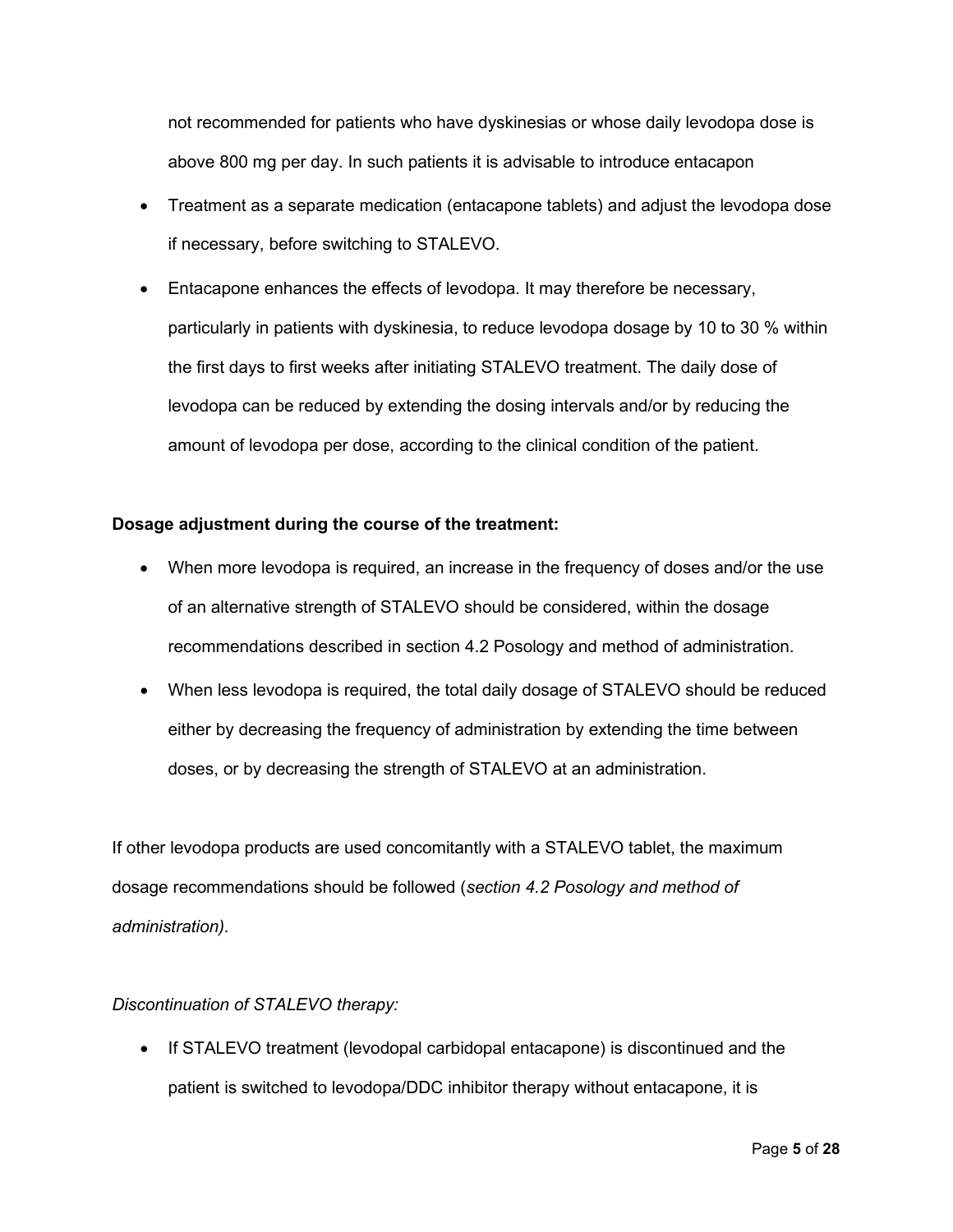necessary to adjust the dosing of other antiparkinsonian treatments, especially levodopa, to achieve a sufficient level of control of the parkinsonian symptoms.

## **Special populations**

#### *Children and adolescents:*

• The safety and efficacy of STALEVO in patients under 18 years of age has not been established.

## *Elderly:*

- No dosage adjustment of STALEVO is required for elderly patients.
- The posological recommendations above reflect the wide experience and clinical data derived from the use of levodopa/carbidopa combined with entacapone in elderly patients.

## *Hepatic impairment:*

- Caution is recommended when administering STALEV to patients with mild to moderate hepatic impairment.
- Dose reduction may be necessary (see Pharmacological and Contraindications).

## *Renal insufficiency:*

- Renal insufficiency does not affect the pharmacokinetics of entacapone.
- No specific studies are reported on the pharmacokinetics of levodopa and carbidopa in patients with renal insufficiency.
- STALEVO therapy should be administered cautiously to patients in severe renal impairment including those receiving dialysis therapy.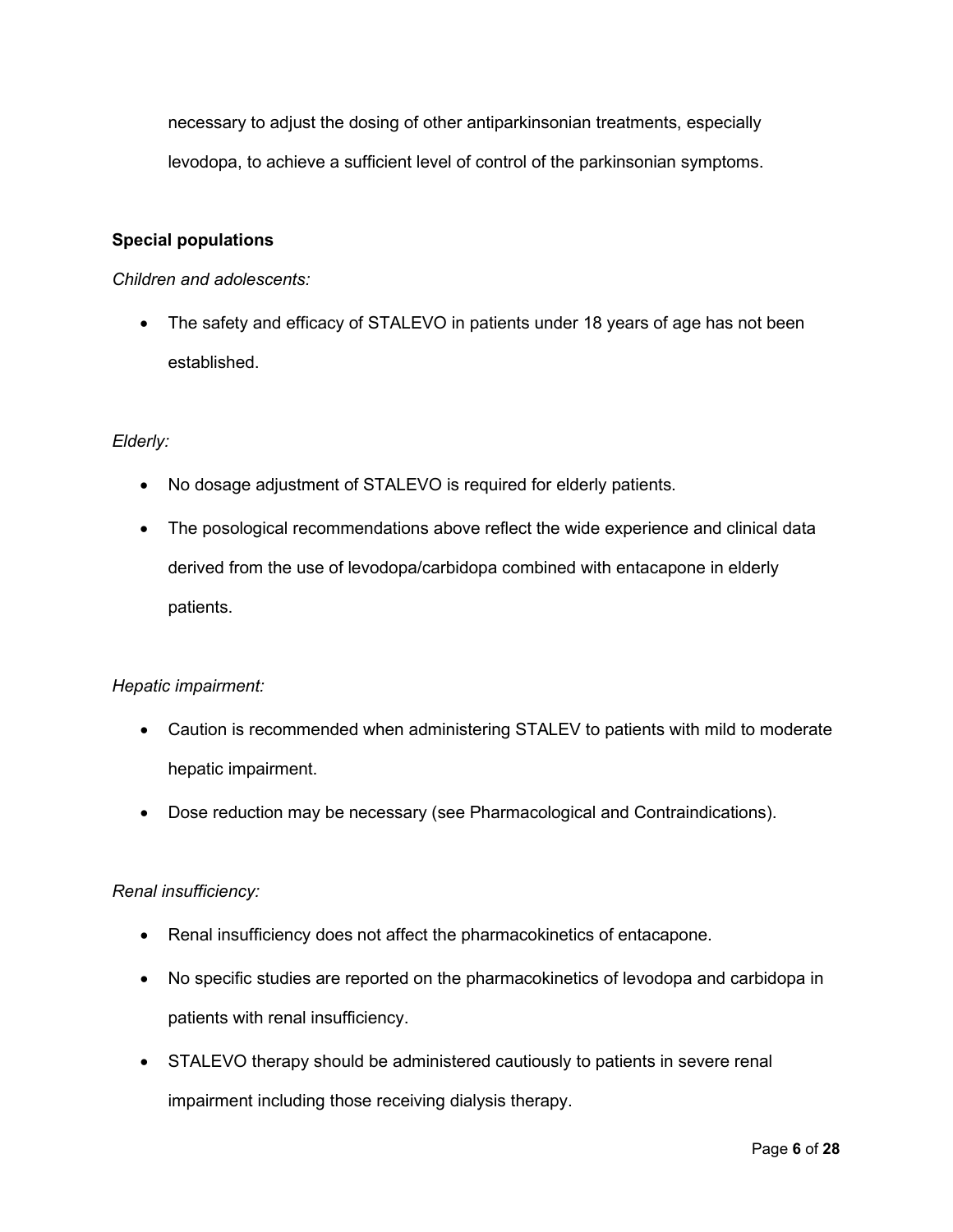## **Method of administration**

• For oral use.

## **4.3 Contraindications**

- Known hypersensitivity to levodopa, carbidopa or entacapone or any of the excipients of the STALEVO (*see section 2 Qualitative and Quantitative Composition*).
- Pregnancy and breastfeeding (*see 4.6 Fertility, pregnancy and lactation*).
- Severe hepatic impairment.
- Narrow-angle glaucoma.
- Suspicious undiagnosed skin lesions or history of melanoma.
- Pheochromocytoma due to the increased risk of hypertensive crisis.
- Co-administration of STALEVO with a non-selective monoamine oxidase (MAO-A and MAO-B) inhibitor e.g. (phenelzine, tranylcypromine, linezolid) *(see section 4.2 Posology and method of administration).*
- Co-administration of a selective MAO-A inhibitor and a selective MAO-B inhibitor (*see section 4.5 Interaction with other medicines and other form of Interaction*). These inhibitors must be discontinued at least 2 weeks prior to initiating therapy with STALEVO.
- A history of Neuroleptic Malignant Syndrome (NMS) and/or non traumatic rhabdomyolysis.

## **4.4 Special warnings and precautions for use**

• STALEVO is not recommended for the treatment of medicine-induced extrapyramidal reactions.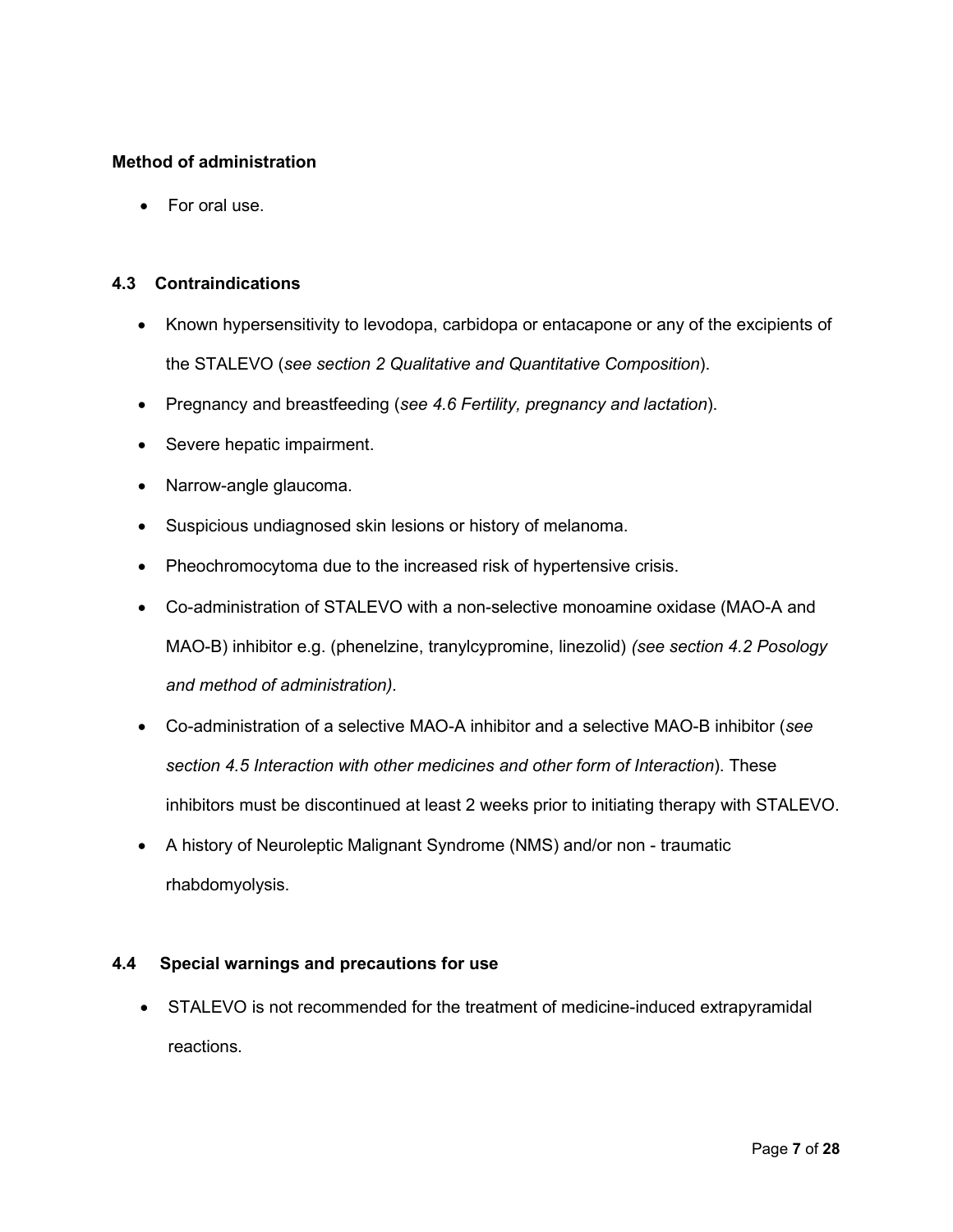- Due to levodopa, STALEVO therapy should be administered cautiously to patients with ischaemic heart disease, severe cardiovascular or pulmonary disease, bronchial asthma, renal, hepatic or endocrine disease, or history of peptic ulcer disease or of convulsions. The incidence rates of myocardial infarction and other ischaemic heart disease events (0,43 % and 1,54 % respectively) are derived from an analysis of 13 double-blind studies involving 2082 patients with end-of dose motor fluctuations receiving entacapone.
- Care should be exercised when administering levodopa treatment to patients with a history of myocardial infarction that has residual atrial nodal or ventricular arrhythmias. Cardiac function should be monitored with particular care in such patients during the period of initial dosage adjustments.
- All patients treated with STALEVO should be monitored carefully for the development of mental changes (e.g. hallucinosis and psychoses), depression with suicidal tendencies, and other serious antisocial behaviour. Patients with past or current psychosis should be treated with caution.
- Concomitant administration of antipsychotic medicines with dopamine receptor-blocking properties particularly D2 receptor antagonists, should be carried out with caution, and the patient carefully observed for loss of antiparkinsonian effect or worsening of parkinsonian symptoms (*see section 4.5 Interaction with other medicines and other form of Interaction*).
- Patients with chronic wide-angle glaucoma may be treated with STALEVO with caution, provided the intra-ocular pressure is well controlled and the patient is monitored carefully for changes in intra-ocular pressure.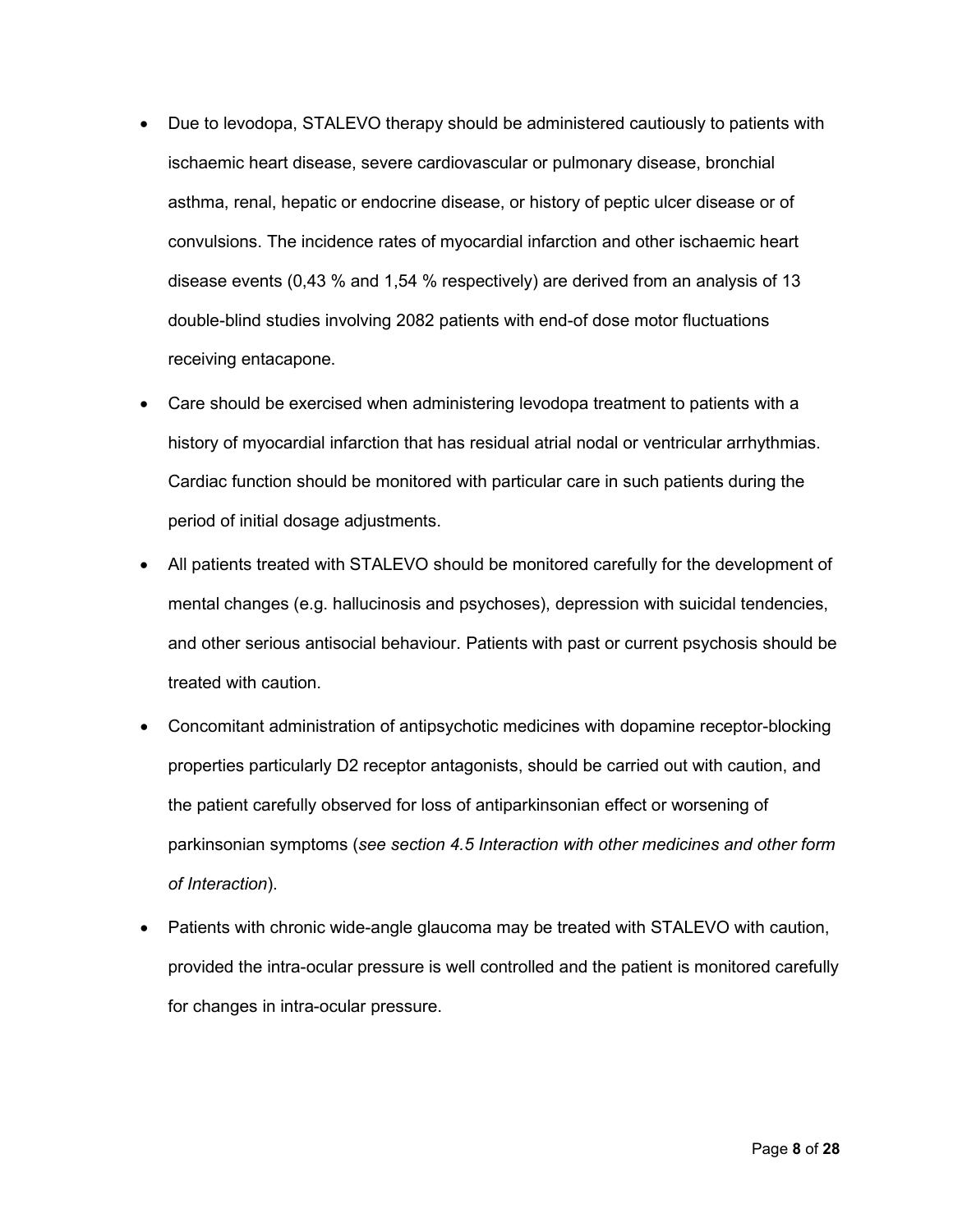- STALEVO may induce orthostatic hypotension. Therefore caution is necessary when giving STALEVO to patients who are taking other medicinal products which may cause orthostatic hypotension.
- Entacapone in combination with levodopa has been associated with somnolence and episodes of sudden sleep onset in patients with Parkinson's disease and caution should therefore be exercised when driving or operating machines *(see also section 4.7 Effects on ability to drive and use machines)*.
- In clinical studies, undesirable dopaminergic effects, e.g. dyskinesia, were more common in patients who received entacapone and dopamine agonists (such as bromocriptine), selegiline or amantadine compared to those who received placebo with this combination. The doses of other antiparkinsonian medications may need to be adjusted when STALEVO treatment is introduced in a patient currently not treated with entacapone *(see section 4.2 Posology and method of administration).*
- Rhabdomyolysis secondary to severe dyskinesias or Neuroleptic Malignant Syndrome (NMS) has been observed rarely in patients with Parkinson's disease. Cases of rhabdomyolysis have been reported with entacapone treatment. NMS, including rhabdomyolysis and hyperthermia, is characterised by motor symptoms (rigidity, myoclonus, tremor), mental status changes (e.g. agitation, confusion, coma), hyperthermia, autonomic dysfunction (tachycardia, labile blood pressure) and elevated serum creatine phosphokinase. In individual cases, only some of these symptoms and/or findings may be evident. Early diagnosis is important for the appropriate management of NMS. A syndrome resembling NMS including muscular rigidity, elevated body temperature, mental changes and increased serum creatinine phosphokinase has been reported with the abrupt withdrawal of antiparkinsonian agents. Cases of NMS have been reported, especially following abrupt reduction or discontinuation of entacapone.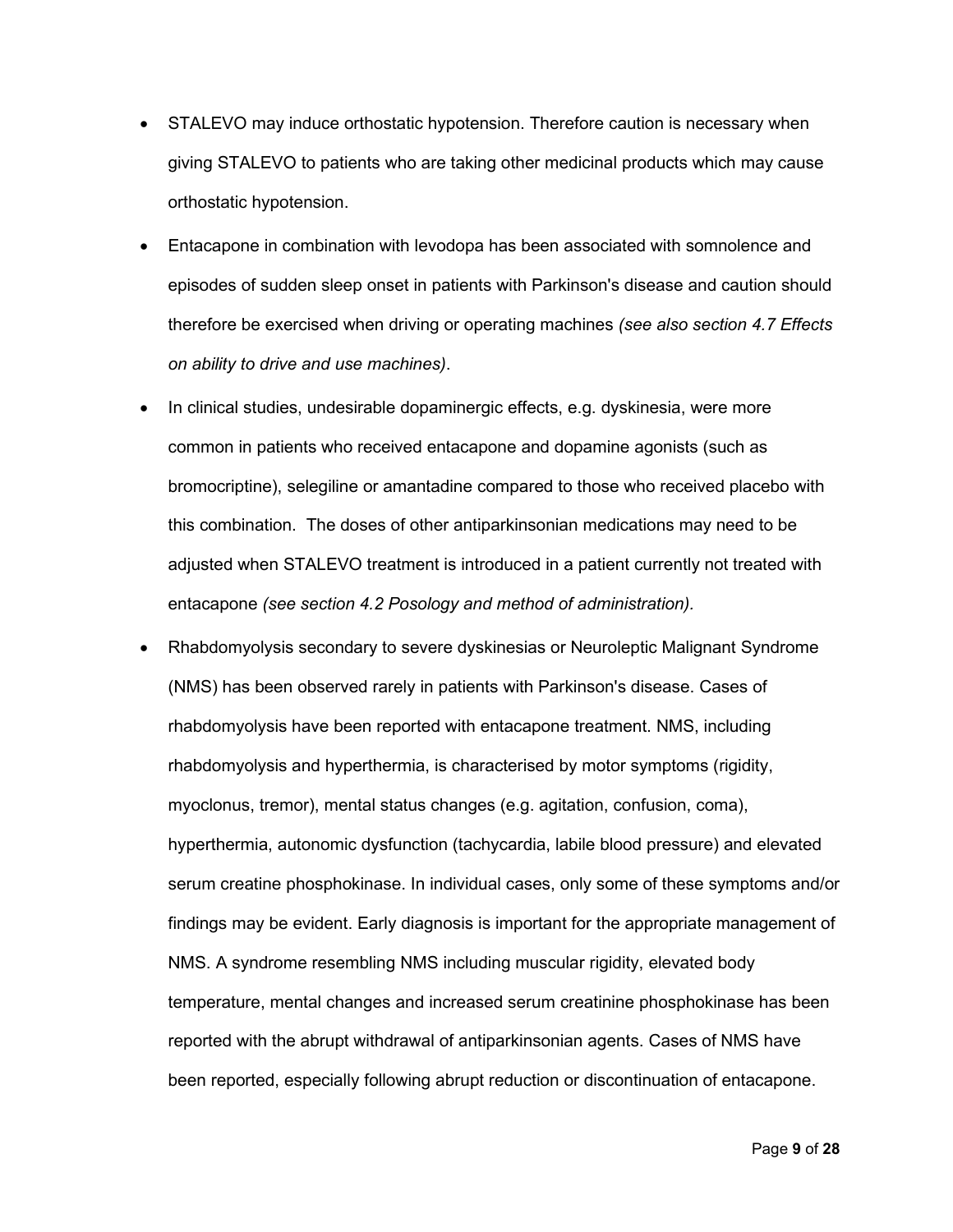- When considered necessary, withdrawal of STALEVO and other dopaminergic treatment should proceed slowly, and if signs and/or symptoms occur despite a slow withdrawal of STALEVO, an increase in levodopa may be necessary.
- Prescribers should exercise caution when switching patients from STALEVO to levodopa/DDC inhibitor therapy without entacapone. When considered necessary, the replacement of STALEVO with levodopa and DDC inhibitor without entacapone should proceed slowly and an increase in levodopa dosage may be necessary.
- Because of the mechanism of action of entacapone, STALEVO may interfere with the metabolism of medicinal products containing a catechol group and potentiate their action. Thus, STALEVO should be administered cautiously to patients being treated with medicinal products metabolised by COMT or products releasing catecholamines, e.g. rimiterole, isoprenaline, ephedrine, adrenaline (epinephrine), noradrenaline (norepinephrine), dopamine, dobutamine, alpha-methyldopa, and apomorphine (see also (*see section 4.5 Interaction with other medicines and other form of Interaction*).
- If general anaesthesia is required, therapy with STALEVO may be continued for as long as the patient is permitted to take fluids and medication by mouth.
- If therapy has to be stopped temporarily, STALEVO may be restarted as soon as oral medication can be taken at the same daily dosage as before.
- Periodic evaluation of hepatic, haematopoietic, cardiovascular and renal function is recommended during extended therapy with STALEVO.
- For patients experiencing diarrhoea, monitoring weight is recommended in order to avoid excessive weight decrease. Prolonged or persistent diarrhoea suspected to be related to STALEVO may be a sign of colitis. In the event of prolonged or persistent diarrhoea, the medicine should be discontinued and appropriate medical therapy and investigations considered.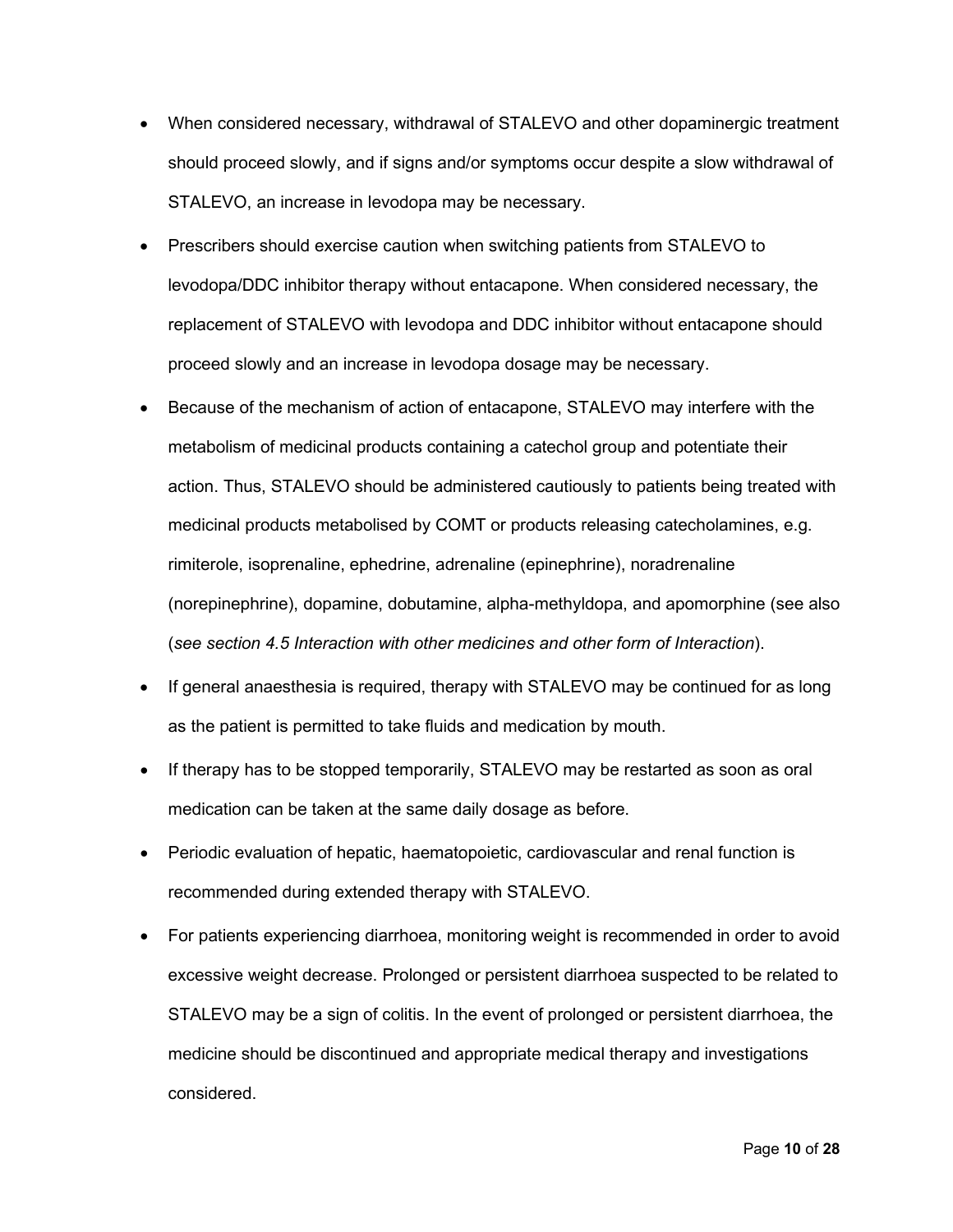- For patients who experience progressive anorexia, asthenia and weight decrease within a relatively short period of time, a general medical evaluation including liver function should be considered.
- Dopamine dysregulation syndrome (DDS) is an addictive disorder resulting in excessive use of the product seen in some patients treated with levodopa/carbidopa. Before initiation of treatment, patients and caregivers should be warned of the potential risk of developing DDS *(see section 4.8 Undesirable effects).*
- Patients should be regularly monitored for the development of impulse control disorders. Patients and caregivers should be made aware that behavioural symptoms of impulse control disorders including pathological gambling, increased libido, hypersexuality, compulsive spending or buying, binge eating and compulsive eating can occur in patients treated with dopamine agonists and/or other dopaminergic treatments containing levodopa including STALEVO. Review of treatment is recommended if such symptoms develop
- Pathological gambling, increased libido and hypersexuality have been reported in Parkinson's disease patients treated with dopamine agonists and other dopaminergic treatments including STALEVO.
- Levodopa/carbidopa may cause false positive result when a dipstick is used to test for urinary ketone; this reaction is not altered by boiling the urine sample. The use of glucose oxidase methods may give false negative results for glycosuria.
- There is some evidence suggesting that the risk to develop prostate cancer may be increased in patients treated with STALEVO.
- *Sucrose warning:*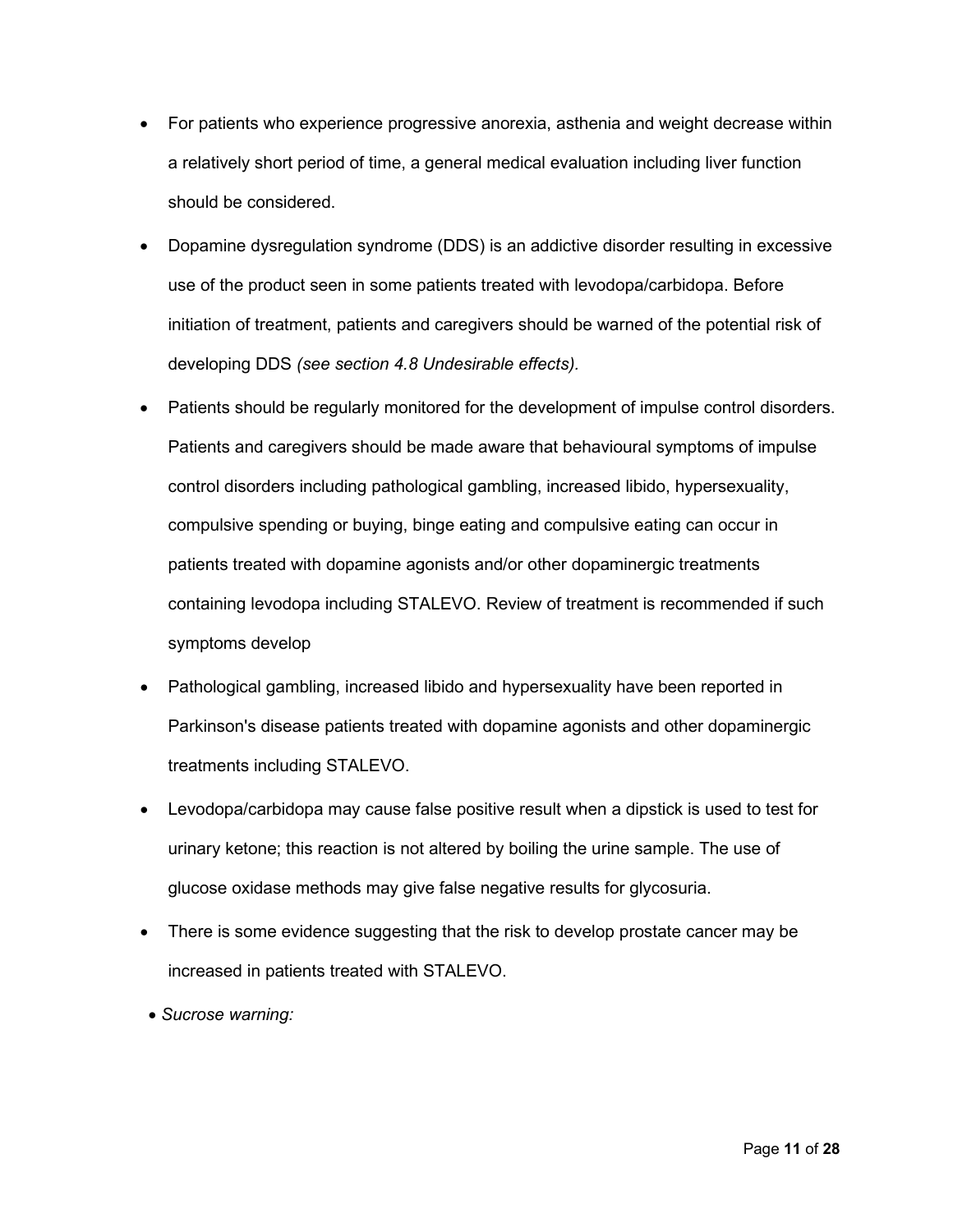STALEVO contains sucrose, which may have an effect on the glycaemic control of patients with diabetes mellitus.

Patients with rare hereditary conditions such as fructose intolerance, glucosegalactose mal-absorption or sucrase-isomaltase insufficiency should not take STALEVO.

• *Mannitol Warning:*

Patients with the rare hereditary condition of mannitol intolerance should not take STALEVO.

## **4.5 Interaction with other medicines and other forms of interaction**

To date there has been no indication of interactions that would preclude concurrent use of standard antiparkinsonian medicines with STALEVO therapy.

Caution should be exercised when the following medicines are administered concomitantly with levodopa therapy.

## *Other antiparkinsonian medicines:*

- Entacapone in high doses may affect the absorption of carbidopa. However, no interaction with carbidopa has been observed with the recommended treatment schedule (200 mg of entacapone up to 10 times daily).
- Interactions between entacapone and selegiline have been investigated in repeated dose studies in Parkinson's disease patients treated with levodopa/DDC inhibitor and no interaction was observed. When used with STALEVO, the daily dose of selegiline should not exceed 10 mg.
- Because STALEVO contains entacapone, it should not be used concurrently with other entacapone containing products.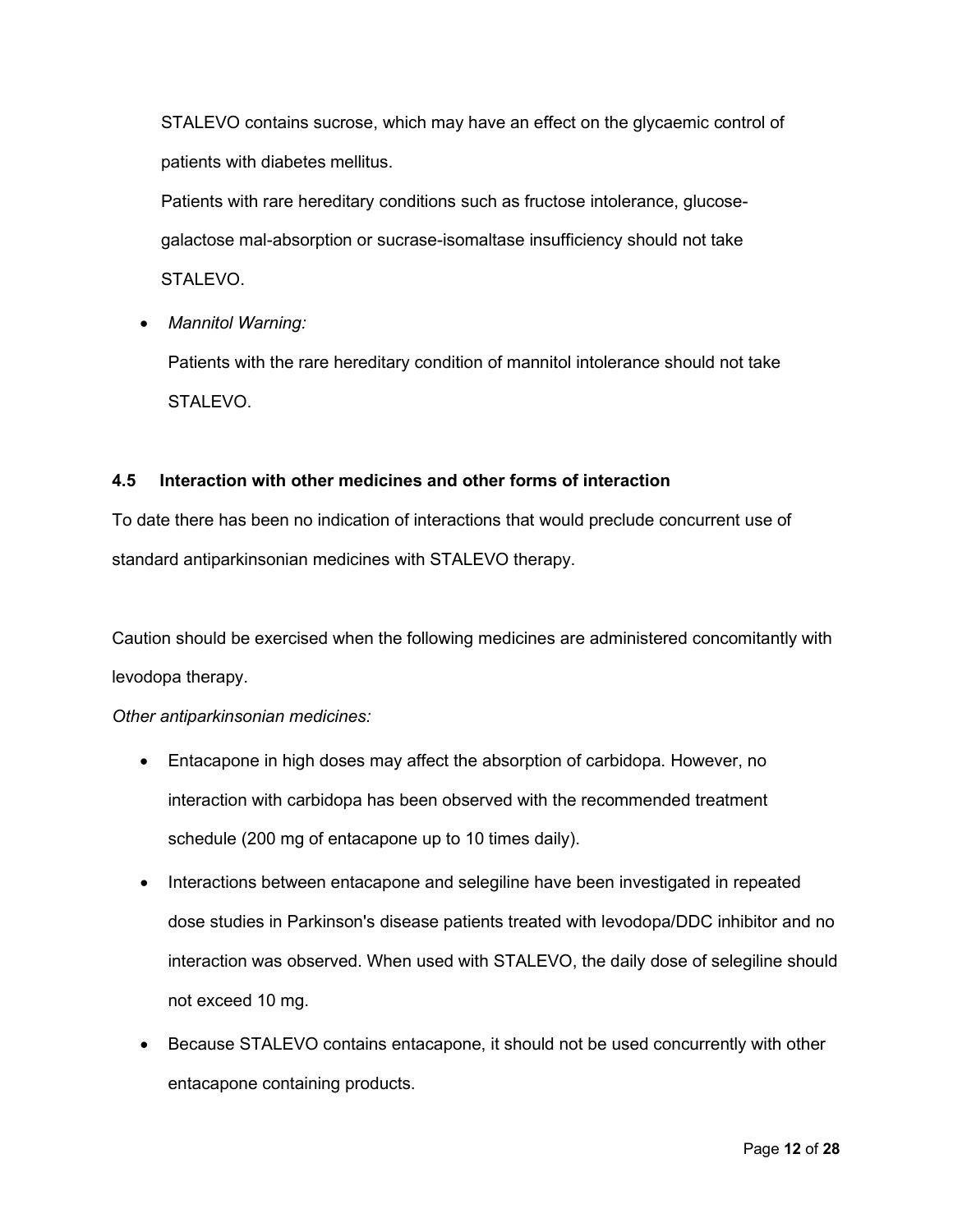*Antihypertensive medicines:*

- Symptomatic postural hypotension may occur when levodopa, as in STALEVO, is added to the treatment of patients already receiving antihypertensive medicines.
- Dosage adjustment of the antihypertensive agent may be required.

## *Antidepressants:*

- Rarely, reactions including hypertension and dyskinesia have been reported with the concomitant use of tricyclic antidepressants and levodopa/carbidopa. (*see section 4.3 Contraindications for patients receiving MAO inhibitors*). Interactions between entacapone and imipramine and between entacapone and moclobemide have been investigated in single dose studies in healthy volunteers. No pharmacodynamic interactions were observed.
- A significant number of Parkinson's disease patients have been treated with the combination of levodopa, carbidopa and entacapone with several medicines including, tricyclic antidepressants, noradrenaline reuptake inhibitors such as desipramine, maprotiline and venlafaxine and medicinal products that are metabolised by COMT (e.g. catechol-structured compounds: rimiterole, isoprenaline, adrenaline, noradrenaline, dopamine, dobutamine, alpha-methyldopa, apomorphine, and paroxetine).
- No pharmacodynamic interactions have been observed. However, caution should be exercised when these medicinal products are used concomitantly with STALEVO *(see also section 4.3 Contraindications and section 4.4 Special warnings and precautions for use).*

## *Other medicines:*

• Dopamine receptor antagonists (e.g. some antipsychotics and antiemetics), phenytoin and papaverine may reduce the therapeutic effect of levodopa. Patients taking these medicines with STALEVO should be carefully observed for loss of therapeutic response.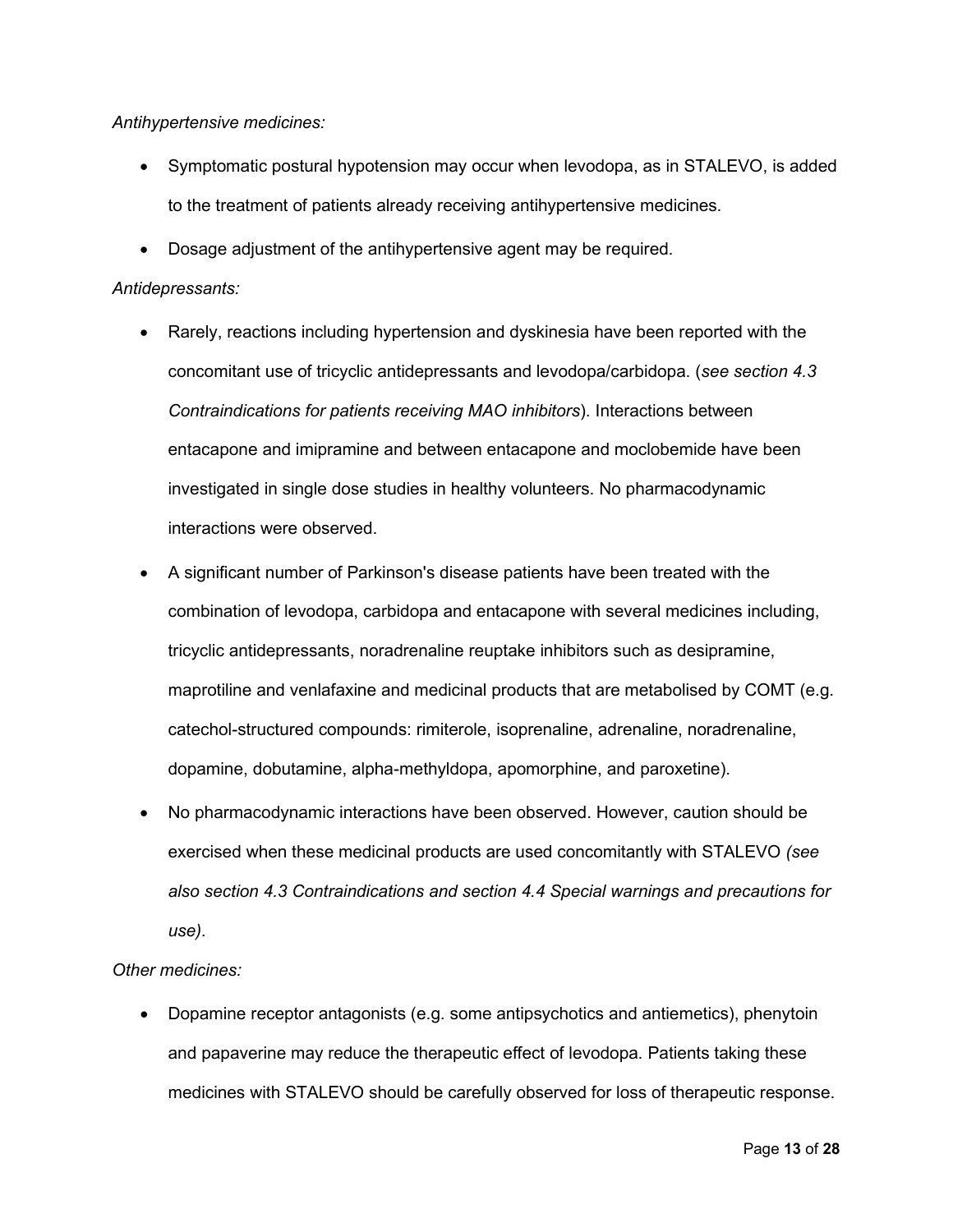• Due to entacapone's affinity to cytochrome P450 2C9 in vitro (*see section 5.2 Pharmacokinetic properties)*, STALEVO may potentially interfere with medicines whose metabolism is dependent on this isoenzyme, such as S-warfarin. However, in an interaction study with healthy volunteers, entacapone did not change the plasma levels of S-warfarin, while the AUC for R-warfarin increased on average by 18 % [Clso 11 to 26 %]. The INR values increased on average by 13 % [Clso 6 to 19 %]. Thus, a control of INR is recommended when STALEVO is initiated for patients receiving warfarin.

## *Other forms of interactions:*

- Since levodopa competes with certain amino acids, the absorption of STALEVO may be impaired in some patients on high protein diet.
- Levodopa and entacapone may form chelates with iron in the gastrointestinal tract. Therefore, STALEVO and iron preparations should be taken at least 2 to 3 hours apart (see *section 4.8 Undesirable effects*).
- STALEVO may be given to patients with Parkinson's disease who are taking vitamin preparations that contain pyridoxine hydrochloride (Vitamin B6).

#### *In vitro data:*

- Entacapone binds to human albumin binding site II which also binds several other medicinal products, including diazepam and ibuprofen.
- According to in vitro studies, significant displacement is not anticipated at therapeutic concentrations of the medicinal products.
- Accordingly, to date there has been no indication of such interactions.

## **4.6 Fertility, pregnancy and lactation**

STALEVO is contraindicated in pregnancy and lactation.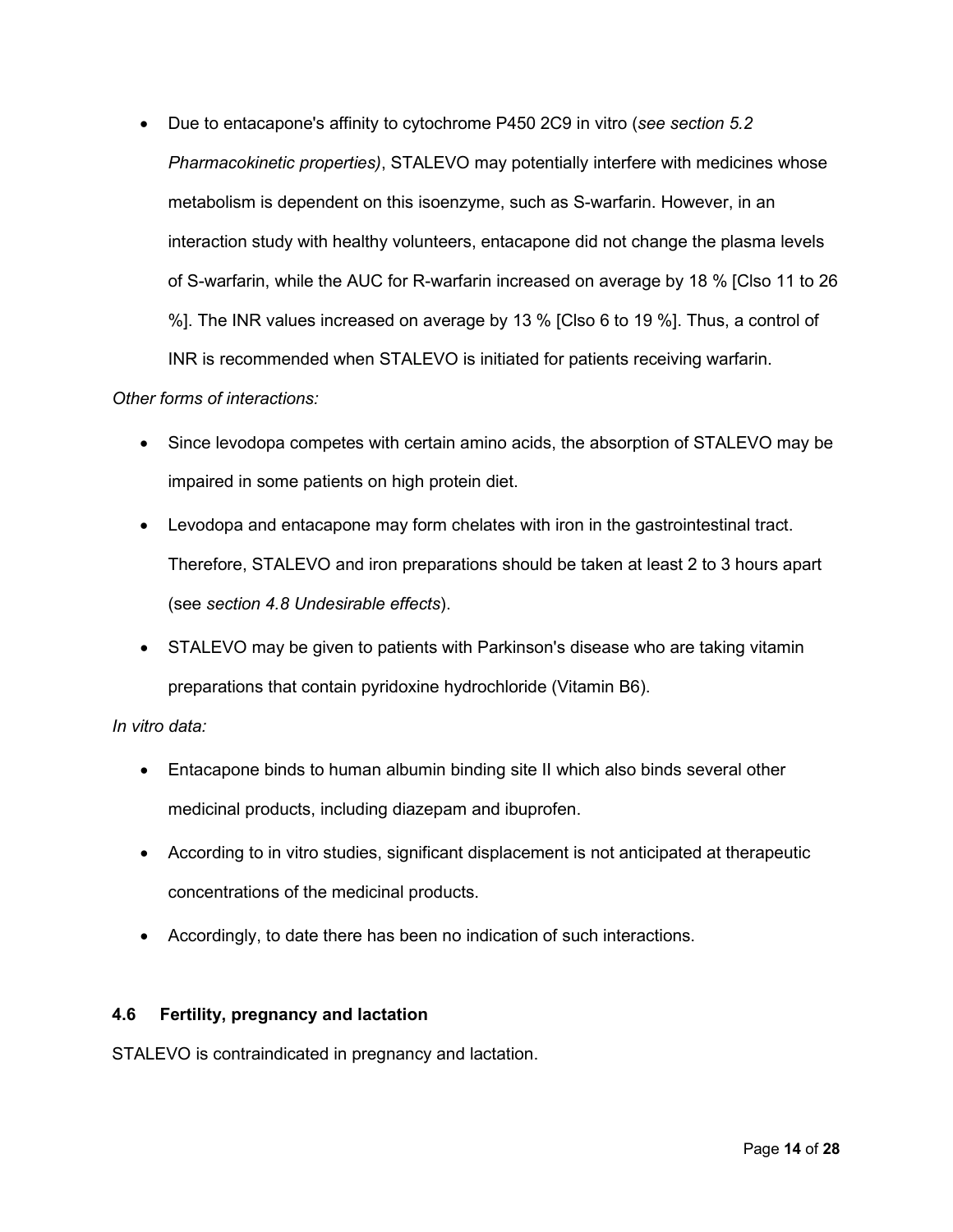## **Women of childbearing potential/ Contraception in males and females**

No information available.

#### **Pregnancy**

There are no adequate data from the use of the combination of levodopa/ carbidopa/entacapone in pregnant patients. Both levodopa and combinations of carbidopa and levodopa have caused visceral and skeletal malformations in rabbits. The potential risk for humans is unknown. STALEVO should not be used during pregnancy (*see section 4.3 Contraindications*).

#### **Breastfeeding**

Levodopa is excreted in human breast milk. There is evidence that lactation is suppressed during treatment with levodopa. Carbidopa and entacapone were excreted in milk in animals but it is not known whether they are excreted in human breast milk. The safety of levodopa, carbidopa or entacapone, in the infant is unknown. Women should not breastfeed during treatment with STALEVO *(see section 4.3 Contraindications)*.

#### **Fertility**

No effect on fertility expected.

## **4.7 Effects on ability to drive and use machines**

STALEVO (levodopa, carbidopa and entacapone) together may cause dizziness and symptomatic orthostatism. Therefore, STALEVO may have minor influence and affect mental and/or physical abilities to perform or execute tasks or activities requiring mental alertness, judgment and/or sound coordination and vision e.g. when driving or using machines. Patients being treated with STALEVO and presenting with somnolence and/or sudden sleep onset episodes must be instructed to refrain from driving or engaging in activities where impaired alertness may put themselves or others at risk of serious injury or death (e.g. operating machines) until such recurrent episodes have resolved.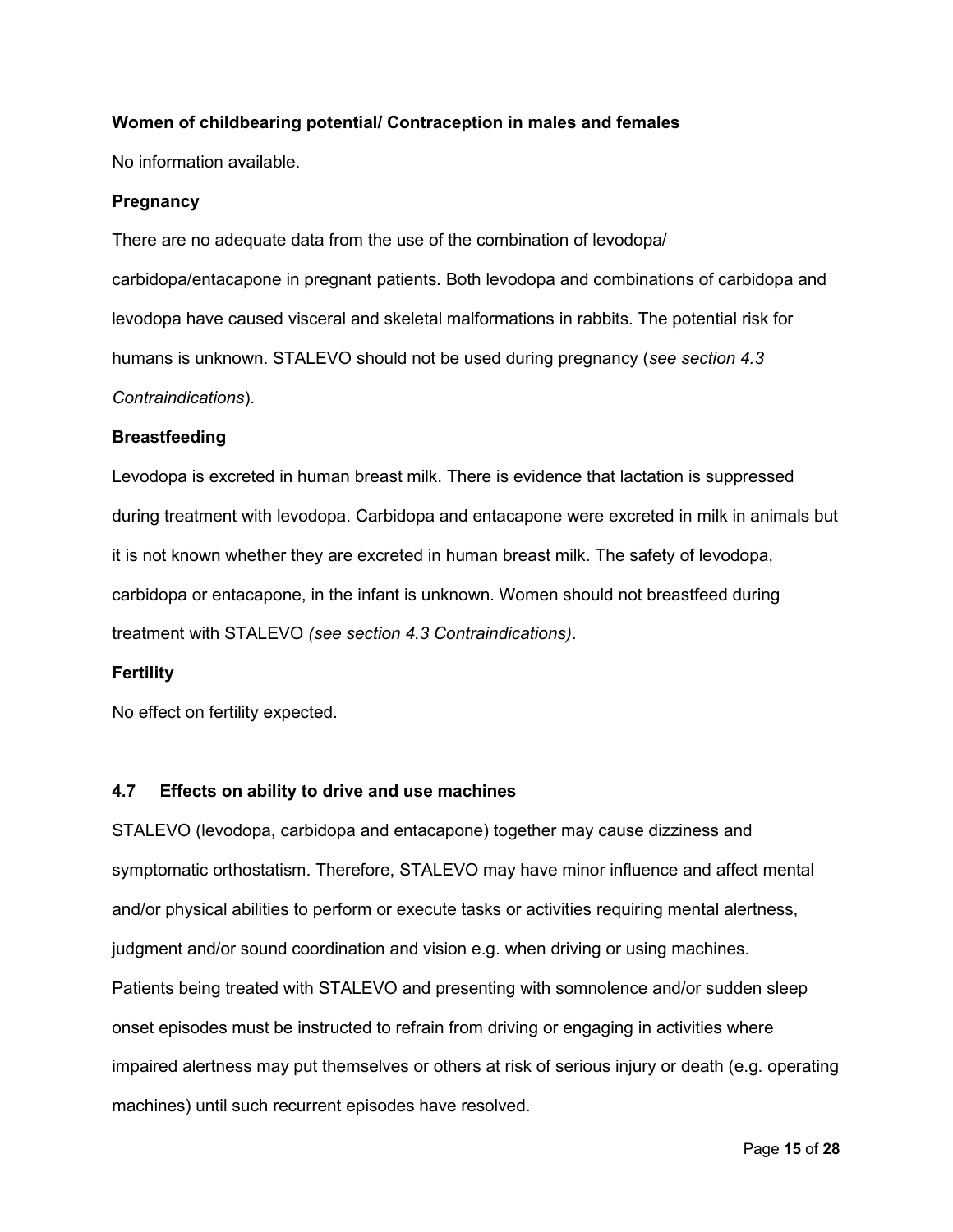#### **4.8 Undesirable effects**

#### **a. Summary of the safety profile**

The most frequently reported adverse reactions with STALEVO are dyskinesias occurring in approximately 19 % of patients; gastrointestinal symptoms including nausea and diarrhoea occurring in approximately 15 % and 12 % of patients, respectively; muscle, musculoskeletal and connective tissue pain occurring in approximately 12 % of patients; and harmless reddishbrown discolouration of urine (chromaturia) occurring in approximately 10 % of patients. Serious events of gastrointestinal haemorrhage (uncommon) and angioedema (rare) have been identified from the clinical trials with STALEVO or entacapone combined with levodopa/DDC inhibitor. Serious hepatitis with mainly cholestatic features, rhabdomyolysis and neuroleptic malignant syndrome may occur with STALEVO although no cases have been identified from the clinical trial data.

#### **b. Tabulated list of adverse reactions**

The following adverse reactions, listed in Table 1, have been accumulated both from a pooled data of eleven clinical trials consisting of 1810 patients treated with STALEVO or entacapone combined with levodopa/DDC inhibitor.≥

Adverse reactions are ranked under headings of frequency, the most frequent first, using the following convention:

Very common (≥1/10); common (≥1/100 to <1/10); uncommon (≥1/1,000 to <1/100); rare (≥1/10,000 to <1/1,000), very rare (<1/10,000), not known (cannot be estimated from the available data, since no valid estimate can be derived from clinical trials or epidemiological studies).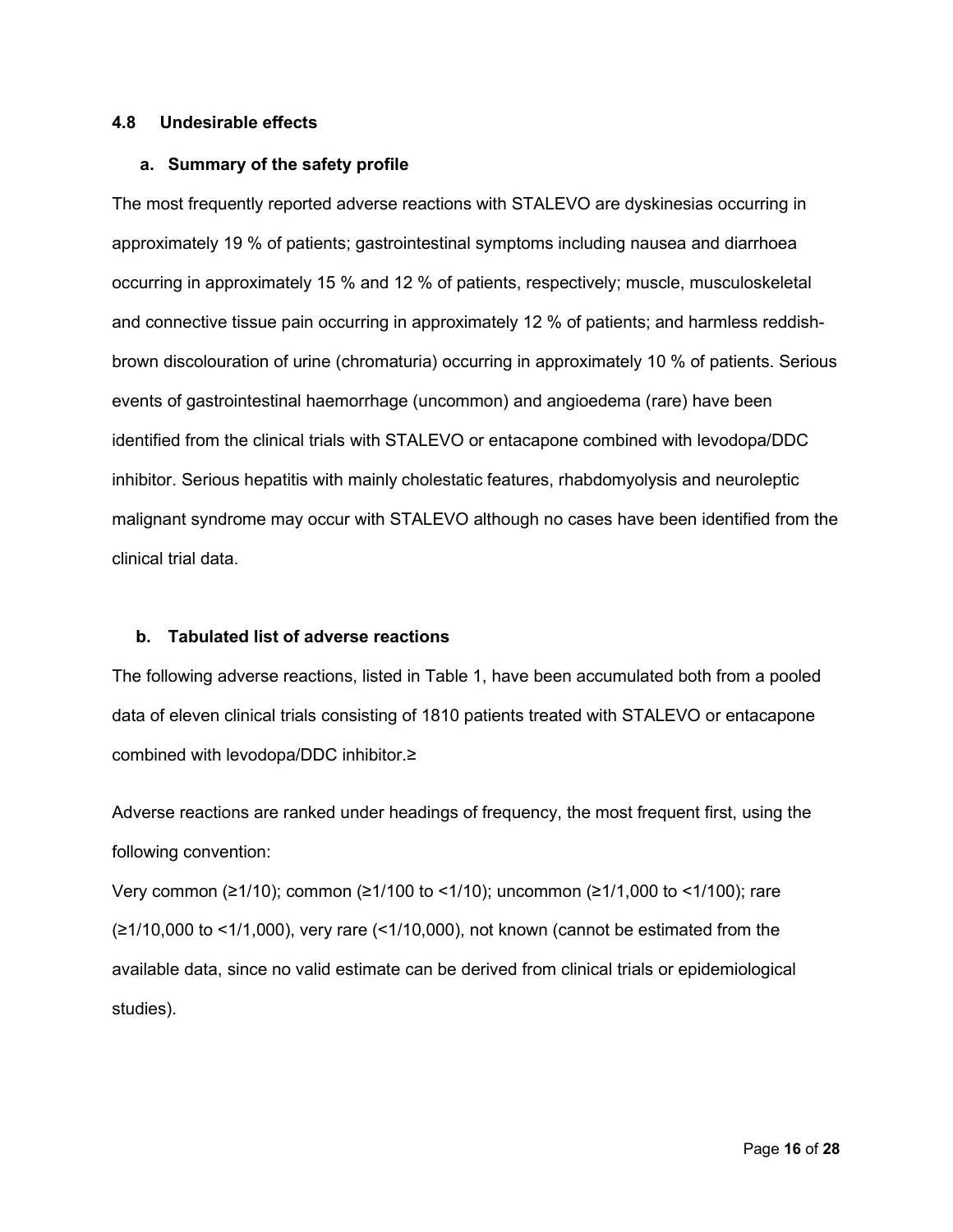| <b>Table 1: Adverse reactions</b>               |                                                                         |  |  |  |
|-------------------------------------------------|-------------------------------------------------------------------------|--|--|--|
| Blood and lymphatic system disorders            |                                                                         |  |  |  |
| Common:                                         | Anaemia                                                                 |  |  |  |
| Uncommon:                                       | Thrombocytopenia                                                        |  |  |  |
| <b>Metabolism and nutrition disorders</b>       |                                                                         |  |  |  |
| Common:                                         | Weight decreased, decreased appetite                                    |  |  |  |
| <b>Psychiatric disorders</b>                    |                                                                         |  |  |  |
| Common:                                         | Depression, hallucination, confusional state, abnormal dreams, anxiety, |  |  |  |
|                                                 | insomnia,                                                               |  |  |  |
| Uncommon:                                       | Psychosis, agitation                                                    |  |  |  |
| Not known:                                      | Dopamine dysregulation syndrome                                         |  |  |  |
| Nervous system disorders                        |                                                                         |  |  |  |
| Very common:                                    | Dyskinesia                                                              |  |  |  |
| Common:                                         | Parkinsonism aggravated (e.g. bradykinesia), tremor, on and off         |  |  |  |
|                                                 | phenomenon, dystonia, mental impairment (e.g. memory impairment,        |  |  |  |
|                                                 | dementia), somnolence, dizziness, headache                              |  |  |  |
|                                                 |                                                                         |  |  |  |
| Eye disorders                                   |                                                                         |  |  |  |
| Common:                                         | <b>Blurred vision</b>                                                   |  |  |  |
| <b>Cardiac disorders</b>                        |                                                                         |  |  |  |
| Common:                                         | Ischaemic heart disease events other than myocardial infarction (e.g.   |  |  |  |
|                                                 | angina pectoris)**, dysrhythmias                                        |  |  |  |
| Uncommon:                                       | Myocardial infarction**                                                 |  |  |  |
| <b>Vascular disorders:</b>                      |                                                                         |  |  |  |
| Common:                                         | Orthostatic hypotension, hypertension                                   |  |  |  |
| Uncommon:                                       | Gastrointestinal haemorrhage                                            |  |  |  |
| Respiratory, thoracic and mediastinal disorders |                                                                         |  |  |  |
| Common:                                         | Dyspnoea                                                                |  |  |  |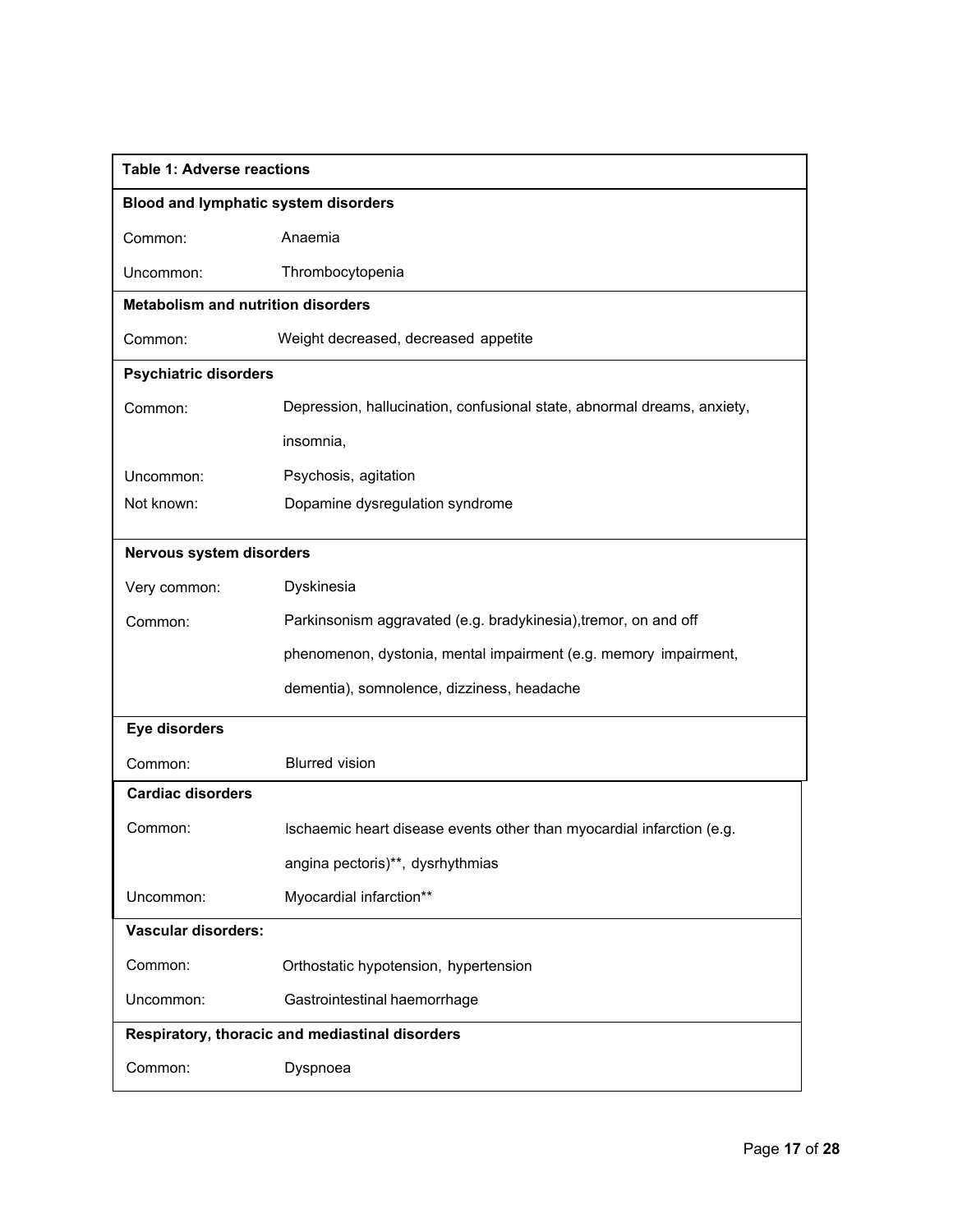| <b>Gastrointestinal disorders</b>                    |                                                                       |  |  |  |  |
|------------------------------------------------------|-----------------------------------------------------------------------|--|--|--|--|
| Very common:                                         | Diarrhoea, nausea                                                     |  |  |  |  |
| Common:                                              | Constipation, vomiting, dyspepsia, abdominal pain and discomfort, dry |  |  |  |  |
|                                                      | mouth                                                                 |  |  |  |  |
| Uncommon:                                            | Colitis, dysphagia                                                    |  |  |  |  |
| <b>Hepatobiliary disorders</b>                       |                                                                       |  |  |  |  |
| Uncommon:                                            | Hepatic function test abnormal                                        |  |  |  |  |
| Skin and subcutaneous tissue disorders               |                                                                       |  |  |  |  |
| Common:                                              | Rash, hyperhidrosis                                                   |  |  |  |  |
| Uncommon:                                            | Discolourations other than urine (e.g. skin, nail, hair, sweat)       |  |  |  |  |
| Rare:                                                | Angioedema                                                            |  |  |  |  |
| Musculoskeletal and connective tissue disorders      |                                                                       |  |  |  |  |
| Very common:                                         | Muscle, musculoskeletal and connective tissue pain                    |  |  |  |  |
| Common:                                              | Muscle spasms, arthralgia                                             |  |  |  |  |
| Renal and urinary disorders                          |                                                                       |  |  |  |  |
| Very common:                                         | Chromaturia                                                           |  |  |  |  |
| Common:                                              | Urinary tract infection                                               |  |  |  |  |
| Uncommon:                                            | Urinary retention                                                     |  |  |  |  |
| General disorders and administration site conditions |                                                                       |  |  |  |  |
| Common:                                              | Chest pain, peripheral oedema, fall, gait disturbance, asthenia,      |  |  |  |  |
|                                                      | fatigue                                                               |  |  |  |  |
| Uncommon:                                            | Malaise                                                               |  |  |  |  |

\*\*The incidence rates of myocardial infarction and other ischaemic heart disease events (0,43 % and 1,54 %, respectively) are derived from an analysis of 13 double-blind studies involving 2082 patients with end-of-dose motor fluctuations receiving entacapone.

## **Post-marketing**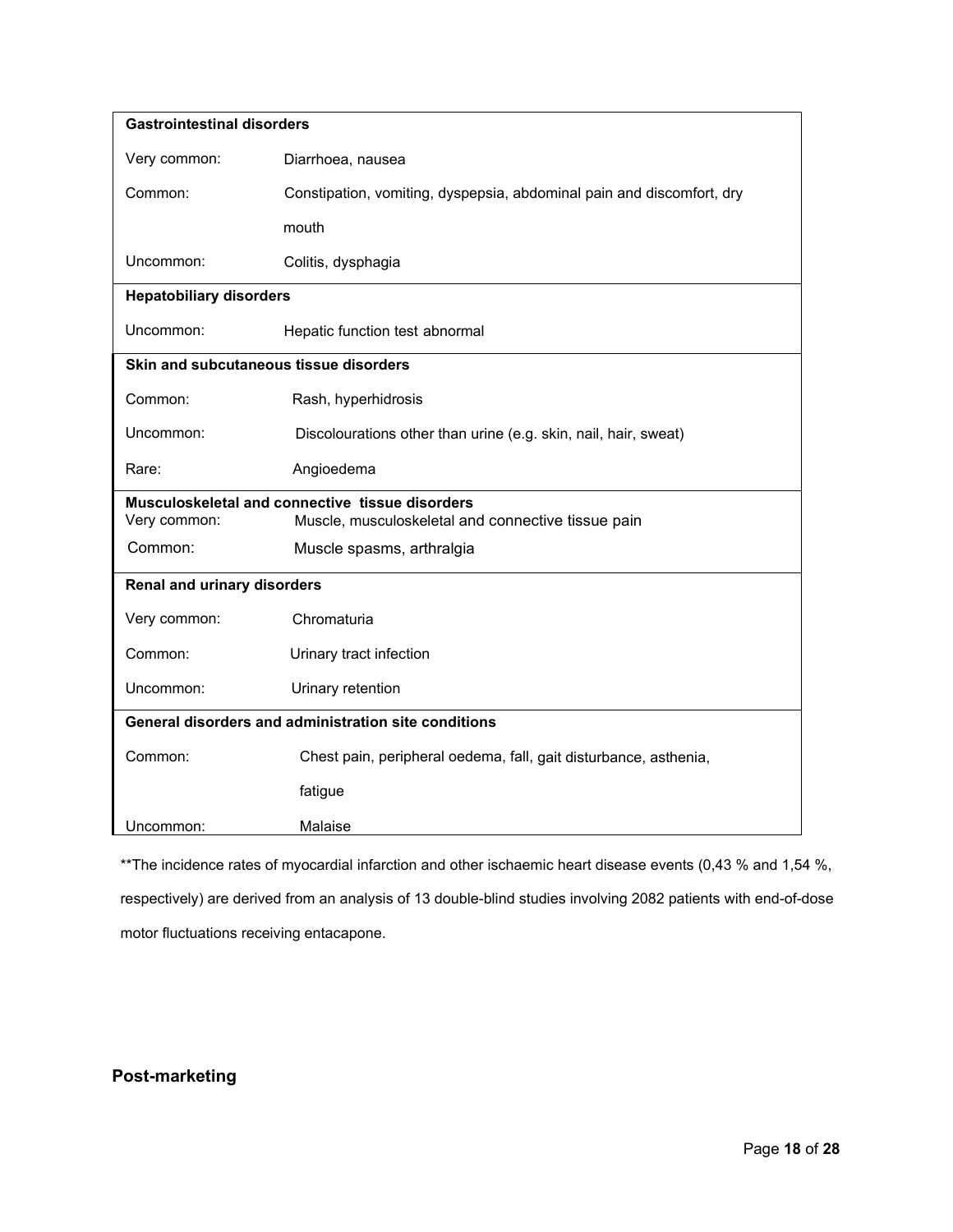The following adverse reactions, listed in Table 2, have been accumulated from the postmarketing data since the introduction of entacapone into the market for the combination use of entacapone with levodopa/DDC inhibitor].

| <b>Table 2: Adverse reactions</b>               |                                            |  |  |  |
|-------------------------------------------------|--------------------------------------------|--|--|--|
| <b>Psychiatric disorders</b>                    |                                            |  |  |  |
| Not known:                                      | Suicidal behaviour                         |  |  |  |
| Nervous system disorders                        |                                            |  |  |  |
| Not known:                                      | Neuroleptic malignant syndrome             |  |  |  |
| <b>Hepatobiliary disorders</b>                  |                                            |  |  |  |
| Not known:                                      | Hepatitis with mainly cholestatic features |  |  |  |
| Skin and subcutaneous tissue disorders          |                                            |  |  |  |
| Not known:                                      | Urticaria                                  |  |  |  |
| Musculoskeletal and connective tissue disorders |                                            |  |  |  |
| Not known:                                      | Rhabdomyolysis                             |  |  |  |

#### **Description of selected adverse reactions**

Some of the adverse reactions in Table 1 relate to the increased dopaminergic activity (e.g. dyskinesia, nausea and vomiting) and occur most commonly at the beginning of the treatment. Reduction of levodopa dose decreases the severity and frequency of these dopaminergic reactions. Adverse reactions are known to be directly attributable to the active substance entacapone including diarrhoea and reddish-brown discolouration of urine. Entacapone may cause also discolouration of e.g. skin, nail, hair and sweat. Convulsions have occurred rarely with levodopa/carbidopa; however a causal relationship to levodopa/carbidopa therapy has not been established.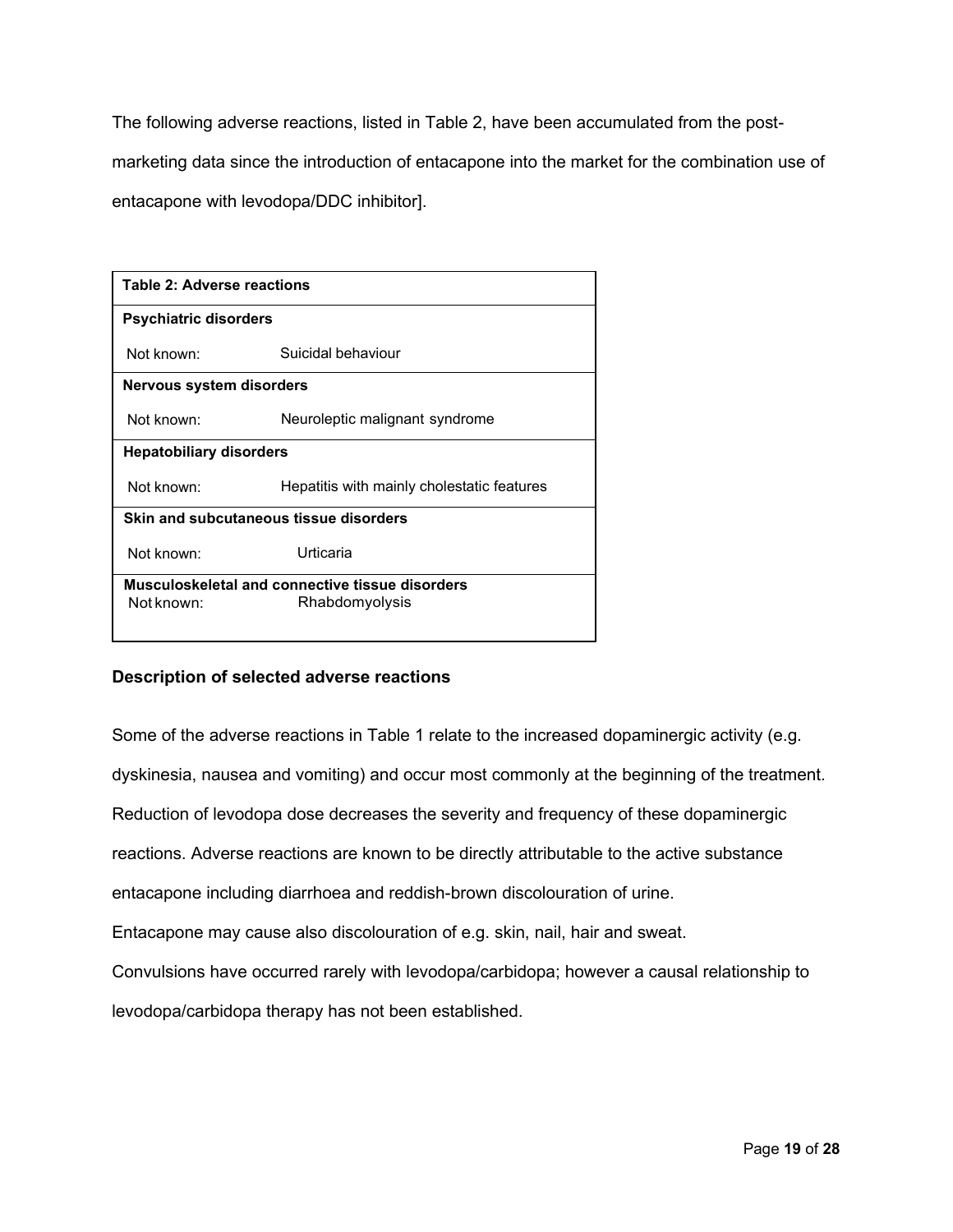Entacapone in association with levodopa has been associated with isolated cases of excessive daytime somnolence and sudden sleep onset episodes.

Dopamine dysregulation syndrome (DDS) is an addictive disorder seen in some patients treated with levodopa/carbidopa. Affected patients show a compulsive pattern of dopaminergic drug misuse above doses adequate to control motor symptoms, which may in some cases result in severe dyskinesias *(see section 4.4 Special warnings and precautions for use)*.

Impulse control disorders: pathological gambling, increased libido, hypersexuality, compulsive spending or buying, binge eating and compulsive eating can occur in patients treated with dopamine agonists and/or other dopaminergic treatments containing levodopa including STALEVO *(see section 4.4 Special warnings and precautions for use)*.

#### *Reporting of suspected adverse reactions*

Reporting suspected adverse reactions after authorisation of the medicine is important. It allows continued monitoring of the benefit/risk balance of the medicine. Healthcare professionals are asked to report any suspected adverse reactions to SAHPRA via the "Report Drug Reaction Process", found online under SAHPRA's safety publications:<https://www.sahpra.org.za/>

#### **4.9 Overdose**

Cases of overdose of daily doses of levodopa and entacapone have been at least 10 000 mg and 40 000 mg, respectively. The acute symptoms and signs in these cases of overdose included agitation,confusional state, coma, bradycardia, ventricular tachycardia, Cheyne-Stokes respiration,discolouration of skin, tongue and conjunctiva, and chromaturia. Management of acute overdosage with STALEVO therapy is similar to acute overdosage with levodopa. Hospitalisation is advised and general supportive measures should be employed with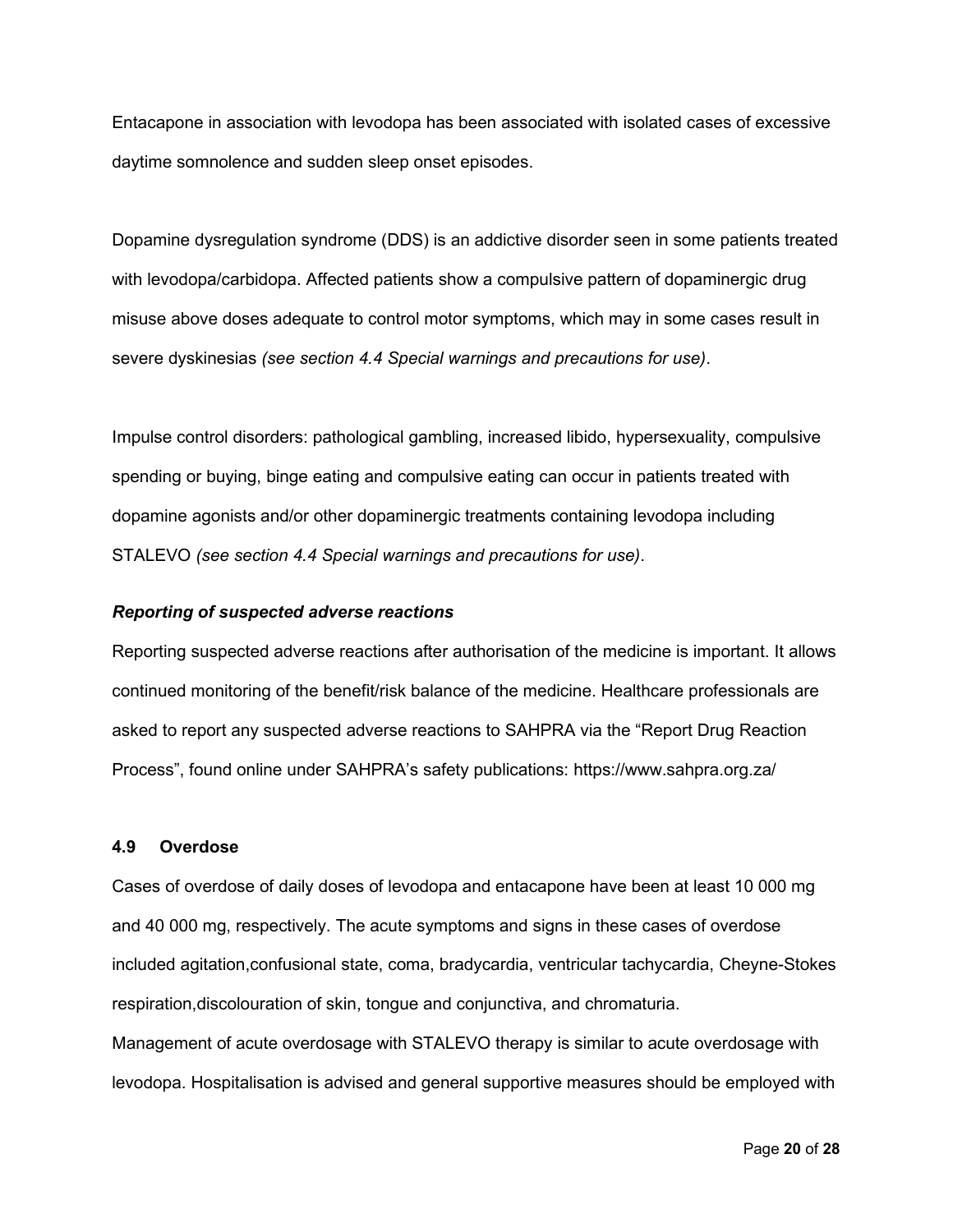immediate gastric lavage and repeated doses of charcoal over time. This may hasten the elimination of entacapone in particular by decreasing its absorption/reabsorption from the GI tract.

The adequacy of the respiratory, circulatory and renal systems should be carefully monitored and appropriate supportive measures employed. ECG monitoring should be started and the patient carefully monitored for the possible development of dysrhythmias. If required, appropriate, anti-dysrhythmic therapy should be given. The possibility that the patient has taken other medicines in addition to STALEVO should be taken into consideration. The value of dialysis in the treatment of overdosage is not known.

#### **5 PHARMACOLOGICAL PROPERTIES**

#### **5.1 Pharmacodynamic properties**

A 5.4.1 Anti-parkinsonism preparations.

Pharmacotherapeutic group: anti-parkinson drugs, dopa and dopa derivatives, ATC code: N04BA03

Each tablet contains a combination of the three active ingredients: levodopa, carbidopa and entacapone. Carbidopa is a peripheral dopa decarboxylase (DDC) inhibitor, and entacapone is a peripheral catechol-O-methyltransferase (COMT) inhibitor. Both reduce the extensive peripheral metabolism of levodopa, thereby improving its availability to the brain. Levodopa, the precursor of dopamine, belongs to dopaminergic agents therapeutic group. Carbidopa, a dopa decarboxylase (DDC) inhibitor, and entacapone, a catechol-O-methyl trans/erase (COMT) inhibitor, both modify the therapeutic properties of levodopa but have no therapeutic activity without levodopa.

According to current understanding, the symptoms of Parkinson's disease are related to depletion of dopamine in the *corpus striatum.*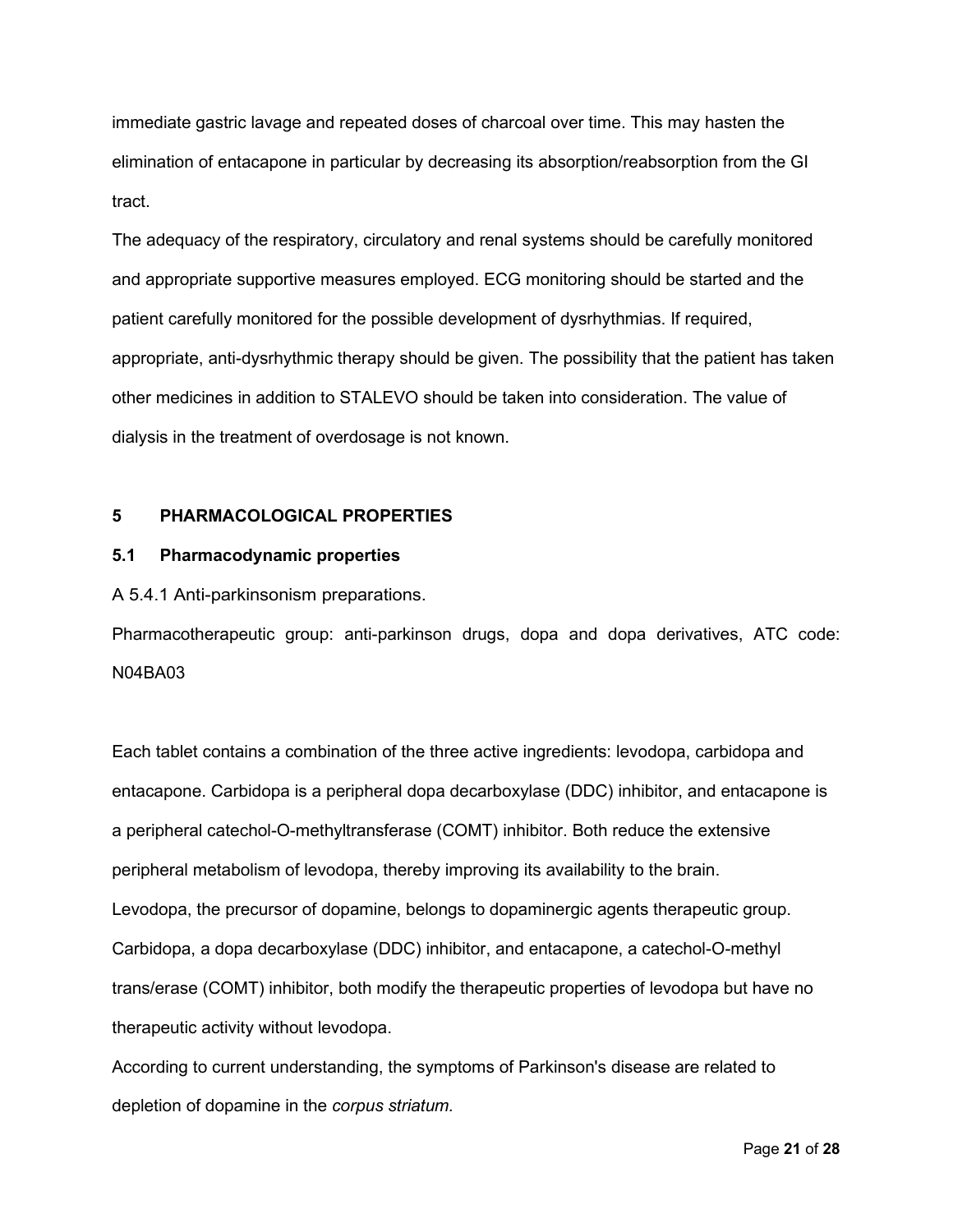Dopamine does not cross the blood-brain barrier. Levodopa, the precursor of dopamine, crosses the blood brain barrier and relieves the symptoms of the disease.

As levodopa is extensively metabolised in the periphery, only a small portion of a given dose reaches the central nervous system when levodopa is administered without metabolic enzyme inhibitors.

Carbidopa and benserazide are peripheral DDC inhibitors, which reduce the peripheral metabolism of levodopa to dopamine resulting in an increased amount of levodopa available to the brain. When decarboxylation of levodopa is reduced with the co-administration of a DDC inhibitor, a lower dose of levodopa can be used and the incidence of adverse effects such as nausea is reduced.

With inhibition of the decarboxylase by a DDC inhibitor, COMT becomes the major peripheral metabolic pathway catalyzing the conversion of levodopa to 3-O-methyldopa (3-OMD). Entacapone is a reversible, specific and mainly peripherally acting COMT inhibitor designed for concomitant administration with levodopa. Entacapone slows the clearance of levodopa from the bloodstream resulting in an increased area under the curve (AUG) in the pharmacokinetic profile of levodopa.

Consequently the clinical response to each dose of levodopa is enhanced and prolonged. The reversibility of COMT inhibition with entacapone has been demonstrated in bioassays of COMT activity in red blood cells; red blood cell COMT inhibition tightly correlates with plasma concentrations of the medicine.

#### **5.2 Pharmacokinetic properties**

## **a) General characteristics of the active substances**

*Absorption/Distribution:*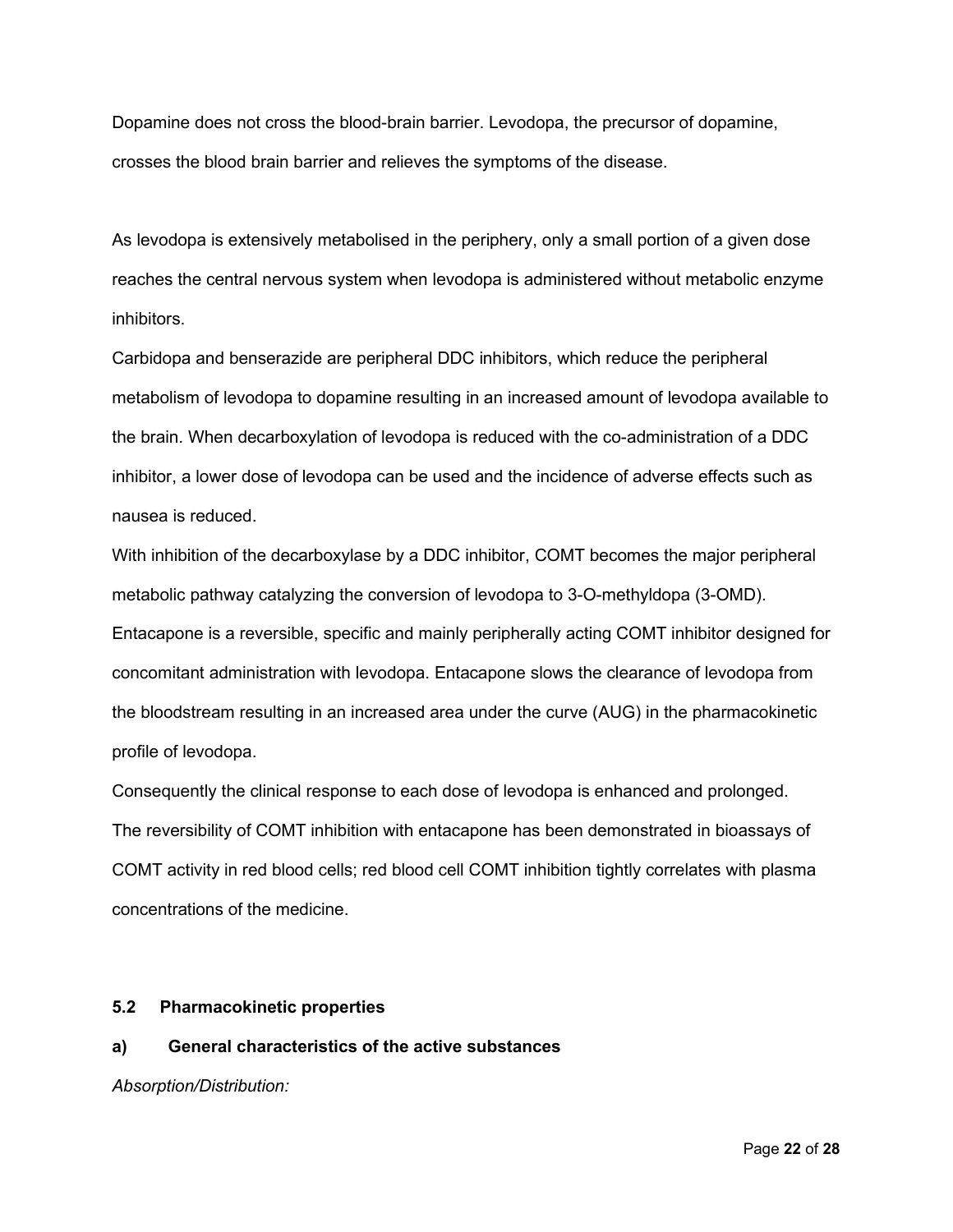There are substantial inter- and intra-individual variations in the absorption of levodopa, carbidopa and entacapone. Both levodopa and entacapone are rapidly absorbed and eliminated. Carbidopa is absorbed and eliminated slightly slower compared with levodopa. When given separately without the two other active ingredients, the bioavailability for levodopa is 15 to 33 %, for carbidopa 40 to 70 % and for entacapone 29 to 36 % (35 % after the 200 mg oral dose). Meals rich in large neutral amino acids may delay and reduce the absorption of levodopa. Food does not significantly affect the absorption of entacapone. The distribution volume of both levodopa (0,36 to 1,6 litres/kg) and entacapone (0,27 litres/kg) is moderately small while no data for carbidopa are available.

With STALEVO in healthy male and female volunteers aged 45 to 75 years, the Cmax for entacapone was reached at about one hour and the Cmax for carbidopa at about 2 to 3 hours after oral dosing.

Levodopa's pharmacokinetic characteristics are summarised in Table 2.

# *Table 2: Pharmacokinetic characteristics of levodopa on different tablet strengths of STALEVO in healthy elderly subjects (mean± SD)*

| Tablet strength*     | AUC0-00<br>(ng-h/ml) | Cmax (ng/ml)   | tmax $\{h\}$  |
|----------------------|----------------------|----------------|---------------|
| $12,5 - 50 - 200$ mg | $1044 \pm 314$       | $437 \pm 154$  | $1,1\pm0,5$   |
| 100-200 mg<br>25 -   | $2906 \pm 715$       | $975 \pm 247$  | $1,4 \pm 0,6$ |
| 37,5 - 150-200 mg    | $3773 \pm 1118$      | $1272 \pm 329$ | $1,5 \pm 0,9$ |

\*carbidopa/levodopa/entacapone

Levodopa is bound to plasma protein only to a minor extent (about 10 to 30 %) and carbidopa is bound approximately 36 %, while entacapone is extensively bound to plasma proteins (about 98 %), mainly to serum albumin. At therapeutic concentrations, entacapone does not displace other extensively bound medicines (e.g. warfarin, salicylic acid, phenylbutazone, or diazepam), nor is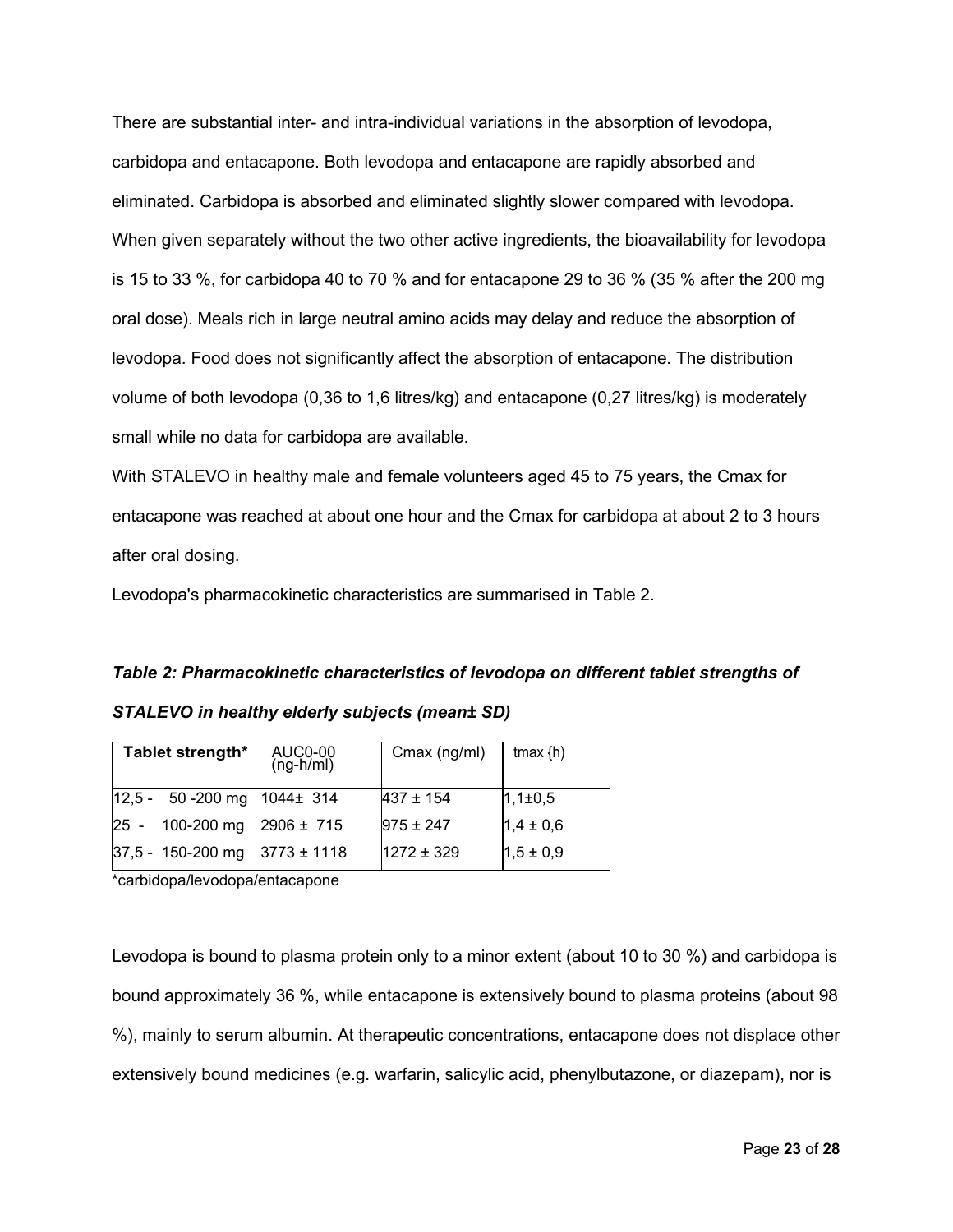it displaced to any significant extent by any of these medicines at therapeutic or higher concentrations.

#### *Metabolism and Elimination:*

Levodopa is extensively metabolised to various metabolites, decarboxylation by dopa decarboxylase (DOC) and 0-methylation by catechol-0-methyltransferase (COMT) being the most important pathways.

Carbidopa is metabolised to two main metabolites (a-methyl-3-methoxy-4 hydroxyphenylpropionic acid and a-methyl-3,4-dihydroxyphenylpropionic acid) which are excreted in the urine as glucuronides and unconjugated compounds. Unchanged carbidopa accounts for 30 % of the total urinary excretion. Entacapone is almost completely metabolised prior to excretion; only about 0,2 % is excreted unchanged in urine. The main metabolic pathway is glucuronidation of entacapone and its active metabolite, the cis-isomer, which accounts for about 5 % of plasma total amount. 10 % of an entacapone dose is excreted in urine and 90 % in faeces by biliary excretion. Of entacapone metabolites found in urine, only about 1 % has been formed through oxidation.

Total clearance for levodopa is in the range of 0,55 to 1,38 litres/kg/h and for entacapone is in the range of 0,70 litres/kg/h. The elimination-half life (t1/2el) is 0,6 to 1,3 hours for levodopa, 2 to 3 hours for carbidopa and 0,4 to 0,7 h for entacapone, each given separately Due to short elimination half-lives, no true accumulation of levodopa or entacapone occurs when they are administered repeatedly.

Data from in vitro studies using human liver microsomal preparations indicate that entacapone inhibits cytochrome P450 2C9 (IC50 - 4 µM). Entacapone showed little or no inhibition of other types of P450 isoenzymes (CYP1A2, CYP2A6, CYP2D6, CYP2E1, CYP3A and CYP2C19) *(see section 4.5 Interaction with other medicines and other form of Interaction).*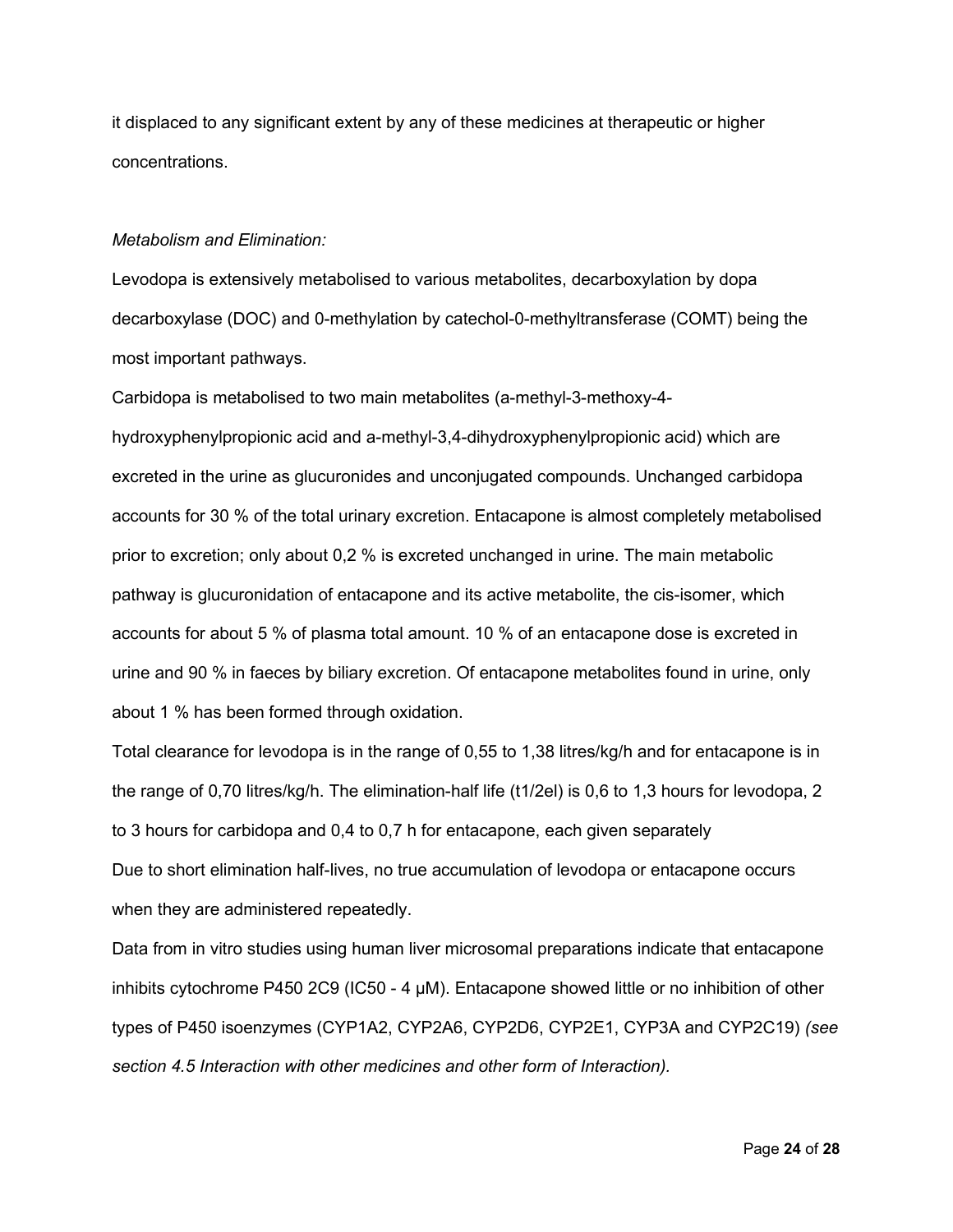#### **b) Characteristics in patients**

#### *Elderly:*

When given without carbidopa and entacapone, the absorption of levodopa is greater and elimination is slower in elderly than in young subjects. However, after combination of carbidopa with levodopa, the absorption of levodopa is similar between the elderly and the young, but the AUG is still 1,5-fold greater in the elderly due to decreased DDC inhibitor activity and lower clearance by aging. Entacapone pharmacokinetics is independent of age.

In the pharmacokinetic studies with STALEVO there was no significant difference in the AUG of levodopa, carbidopa, or entacapone between younger (45 to 60 years) and elderly subjects (60 to 75 years).

#### *Gender:*

Bioavailability of levodopa is significantly higher in women than in men. In the pharmacokinetic studies with STALEVO the bioavailability of levodopa is higher in women than in men, primarily due to the difference in body weight, while there is no gender difference with carbidopa and entacapone.

#### *Hepatic impairment:*

The metabolism of entacapone is slowed in patients with mild to moderate hepatic impairment (Child- Pugh Class A and B) leading to an increased plasma concentration of entacapone both in the absorption and elimination phases *(see section 4.2 Posology and method of administration and section 4.3 Contraindications)*. No specific studies on the pharmacokinetics of carbidopa and levodopa in patients with hepatic impairment have been reported, however, it is advised that STALEVO should be administered cautiously to patients with mild to moderate hepatic impairment.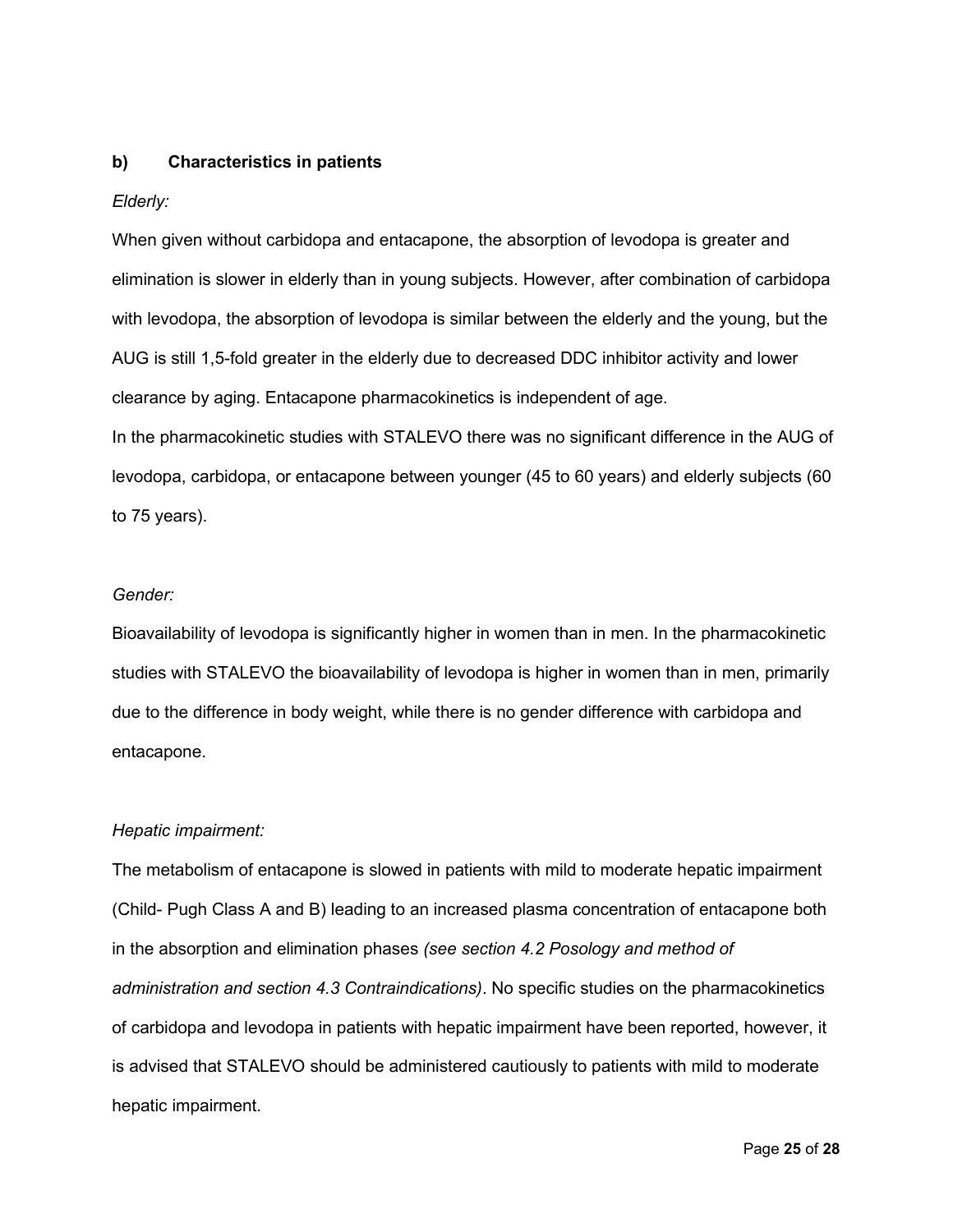## *Renal impairment:*

Renal impairment does not affect the pharmacokinetics of entacapone. No specific studies are reported on the pharmacokinetics of levodopa and carbidopa in patients with renal impairment. However, a longer dosing interval of STALEVO may be considered for patients who are receiving dialysis therapy *(see section 4.3 Contraindications).*

## **6 PHARMACEUTICAL PARTICULARS**

## **6.1 List of excipients**

## **Excipients:**

Tablet core: croscarmellose sodium, magnesium stearate, maize starch, mannitol, povidone K 30. Film-coating: glycerol 85 %, hypromellose, magnesium stearate, polysorbate 80, red iron oxide (E172), sucrose, titanium dioxide (E171), yellow iron oxide (E172).

#### **6.2 Incompatibilities**

Not applicable.

#### **6.3 Shelf life**

3 years

## **6.4 Special precautions for storage**

Store at or below 25 °C.

Keep the container well closed and store in a dry place protected from light.

Store in the original package/container.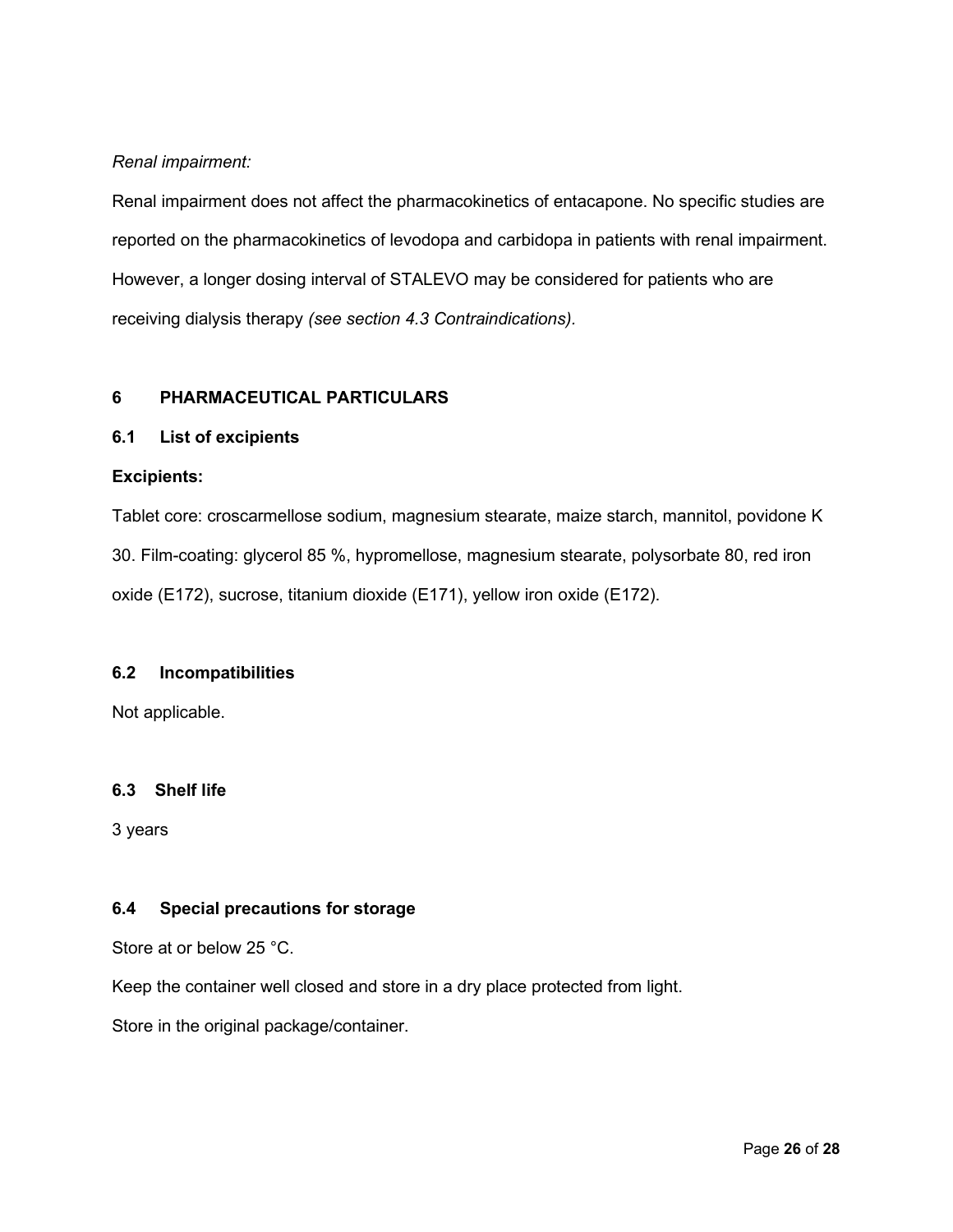## **6.5 Nature and contents of container**

100 tablets packed into white HDPE plastic containers with tamper evident PP plastic closures. Heat sealable aluminium foil innerseals.

## **6.6 Special precautions for disposal of a used medicine or waste materials derived**

## **from such medicine and other handling of the product**

No special requirements.

## **7 THE HOLDER OF THE CERTIFICATE OF REGISTRATION**

Equity Pharmaceuticals (Pty) Ltd.

100 Sovereign Drive

Route 21 Corporate Park

Nellmapius Drive

Irene, Pretoria

South Africa

## **8 REGISTRATION NUMBER(S)**

STALEVO® 50/12,5 Film-coated tablets: 38/5.4.1/0067

STALEVO® 100125 Film-coated tablets: 38/5.4.1/0138

STALEVO® 150/37,5 Film-coated tablets:38/15.4.1/10137

#### **9 DATE OF FIRST AUTHORISATION/RENEWAL OF THE AUTHORISATION**

17 February 2017